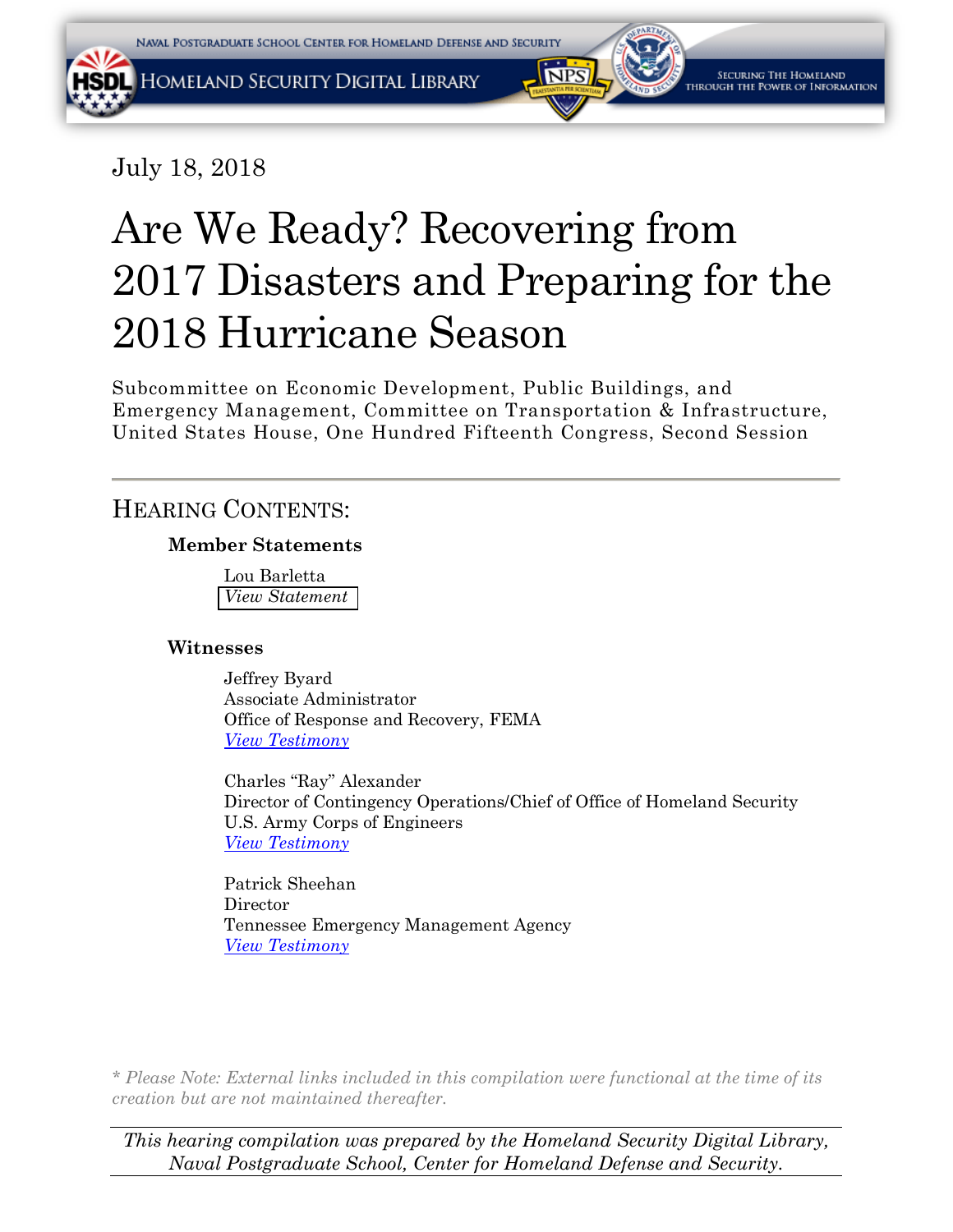HOMELAND SECURITY DIGITAL LIBRARY



.<br>Securing The Homeland<br>Rough the Power of Information

Mistie Gardner CEM, Emergency Management Coordinator Richardson, Texas *[View Testimony](#page-23-0)*

Robert David Paulison Former Administrator Federal Emergency Management Agency *[View Testimony](#page-29-0)*

### **Available Webcast(s)\*:**

*[Subcommitte Hearing](https://youtu.be/fJg2uvj6tik)*

### **Compiled From\*:**

*[https://transportation.house.gov/calendar/eventsingle.aspx?EventID=](https://transportation.house.gov/calendar/eventsingle.aspx?EventID=402653) 402653*

*\* Please Note: External links included in this compilation were functional at the time of its creation but are not maintained thereafter.* 

*This hearing compilation was prepared by the Homeland Security Digital Library, Naval Postgraduate School, Center for Homeland Defense and Security.*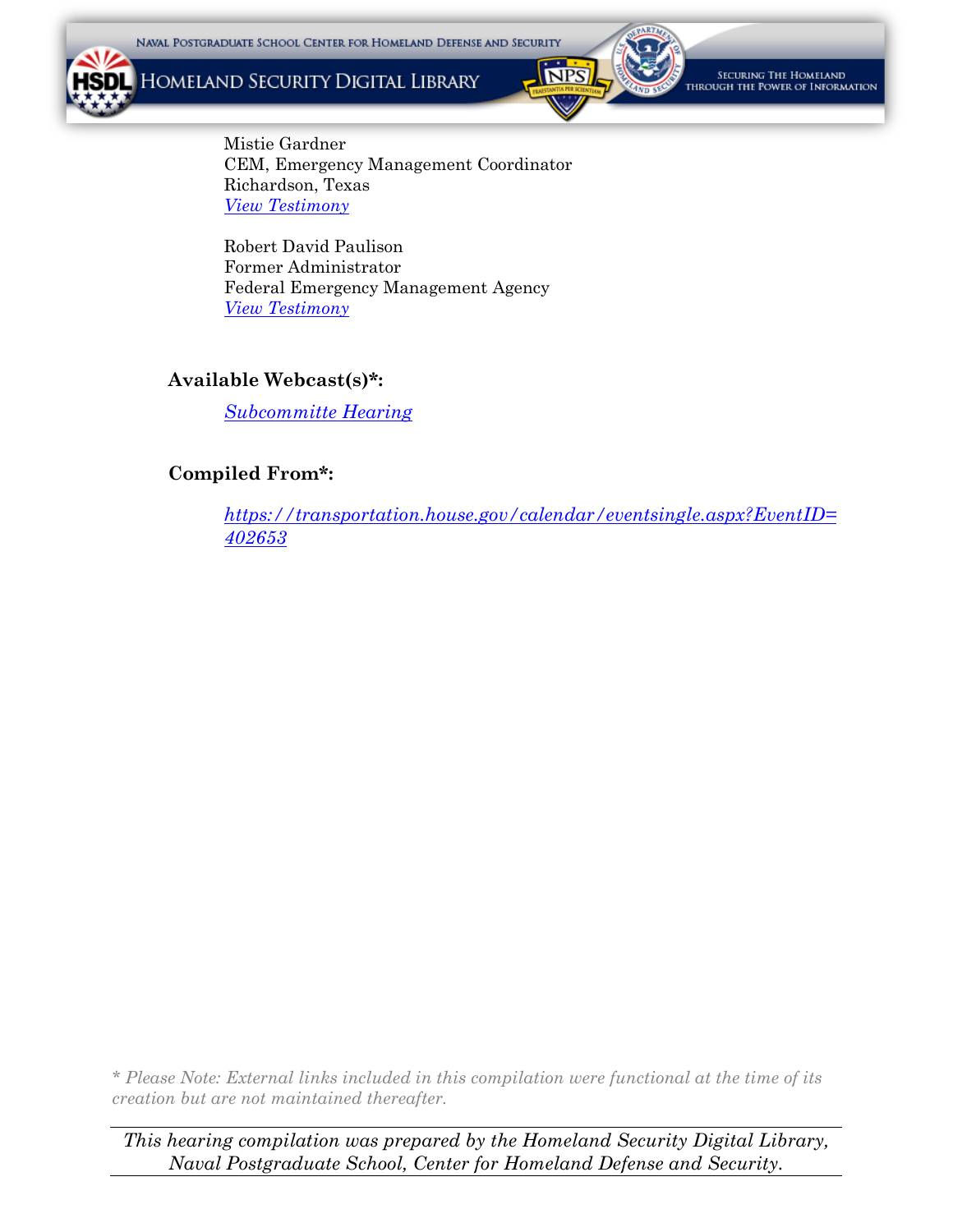#### <span id="page-2-0"></span>Chairman Lou Barletta (R-PA) Subcommittee on Economic Development, Public Buildings, and Emergency Management Opening Statement (Remarks as Prepared)

From hurricanes to floods and wildfires, no region of our country was completely immune from the impacts of disaster in 2017.

Last year, we saw 10 hurricanes in the Atlantic region alone, including Hurricanes Harvey, Irma, and Maria which devastated parts of Texas, Florida, Puerto Rico, and the U.S. Virgin Islands. We also had one of the worst wildfire seasons with over 66,000 wildfires that burned nearly 10 million acres of land. The 2017 disasters caused an estimated \$370 billion in damages.

The purpose of today's hearing is to determine where we are in recovering from these devastating disasters, what challenges there are to recovery, and suggestions on how we can overcome those challenges. We also want to understand state, local, and federal efforts to prepare for the 2018 hurricane season which began on June 1. We also want to examine the reforms that are needed to incentivize and encourage mitigation and the reduction of disaster costs and losses across the country.

The 2017 disaster season not only devastated many communities, but highlighted challenges in how we respond to and recover from disasters. We have a ways to go in rebuilding, especially in Puerto Rico and the U.S. Virgin Islands, and it is critical we do what we can to help communities rebuild smarter and better.

In November, we introduced bipartisan legislation, the Disaster Recovery Reform Act (DRRA), which would ensure communities could rebuild in a way that would minimize future disaster costs and save lives.

This legislation includes reforms that will change FEMA's disaster recovery programs to make them more effective and efficient and encourage and facilitate mitigation projects that reduce disaster risk and increase resiliency against disasters.

This legislation has now overwhelmingly passed the House twice, including on H.R. 4, the FAA Reauthorization Act, which has yet to be taken up by the Senate.

There are communities impacted by the 2017 disasters, and preparing for future disasters, that would benefit today by the reforms in DRRA. Some reforms were enacted as part of the Bipartisan Budget Act of 2018; those reforms allow FEMA to create incentives for state and local governments to implement mitigation. But we need the other critical reforms, including key wildfire mitigation provisions and additional resources to state and local governments for cost effective mitigation projects.

Various studies – by federal agencies, academia and the private sector – have shown that for every one dollar of federal investment in mitigation, there is a four to eight dollar return in avoided disaster damages. Mitigation projects, particularly pre-disaster, are a wise investment of federal dollars and the only way we, as a nation, will be able to change the direction of rising disaster costs and losses. It makes no sense for us to continue to rebuild the same way disaster after disaster.

I look forward to hearing from our witnesses today on where we are in the recovery from the 2017 disaster season, where we are in preparing for the 2018 hurricane season, and the recommendations for changes that need to be made to make our communities stronger and better able to recover from disasters of any kind.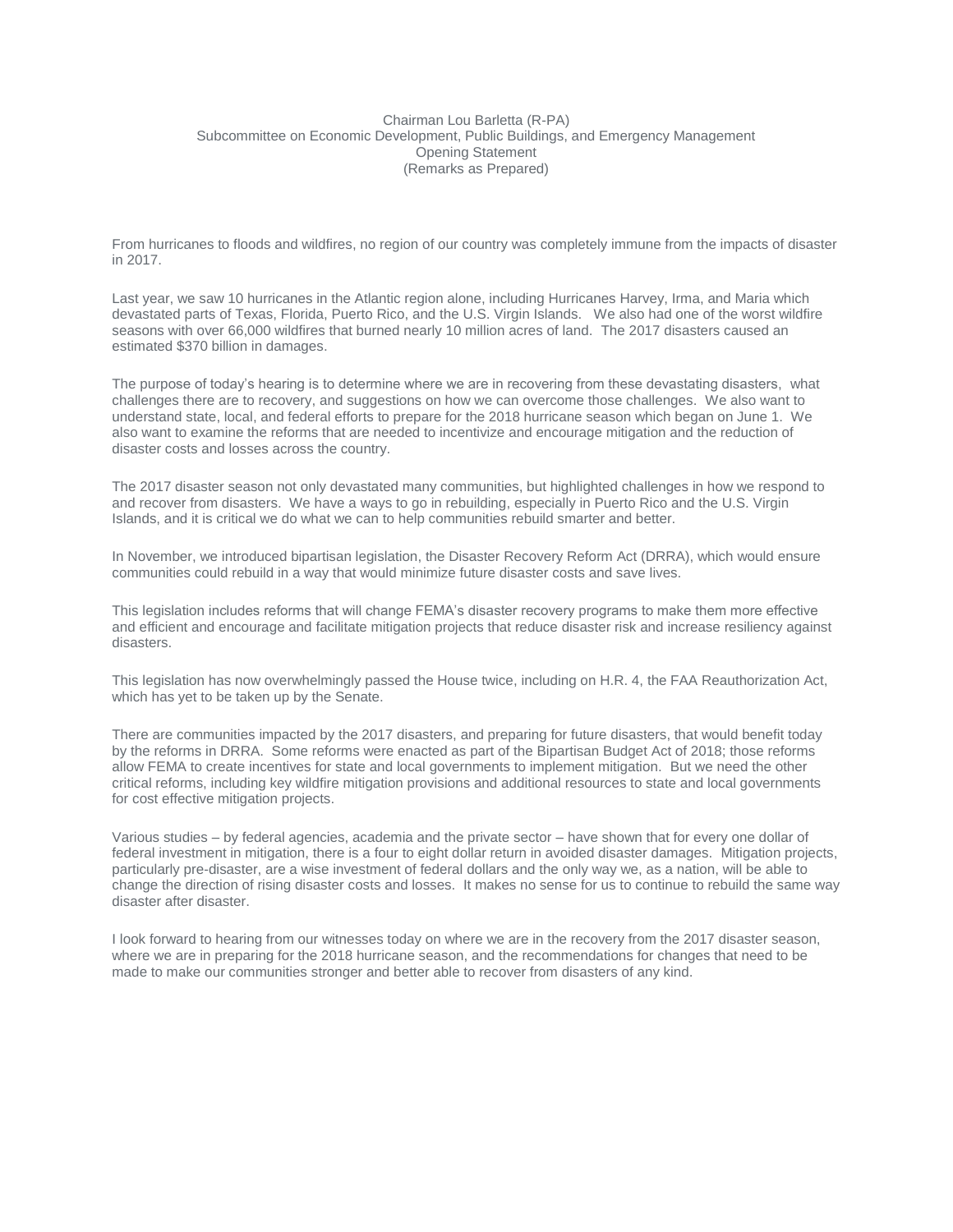#### STATEMENT

#### OF

### <span id="page-3-0"></span>JEFFREY BYARD ASSOCIATE ADMINISTRATOR FOR THE OFFICE OF RESPONSE AND RECOVERY FEDERAL EMERGENCY MANAGEMENT AGENCY U.S. DEPARTMENT OF HOMELAND SECURITY

#### BEFORE THE

### TRANSPORTATION AND INFRASTRUCTURE COMMITTEE SUBCOMMITTEE ON ECONOMIC DEVELOPMENT, PUBLIC BUILDINGS, AND EMERGENCY MANAGEMENT UNITED STATES HOUSE OF REPRESENTATIVES WASHINGTON, D.C.

"Are We Ready? Recovering from the 2017 Disasters and Preparing for the 2018 Hurricane Season"

> Submitted By Federal Emergency Management Agency 500 C Street SW Washington, D.C. 20472

> > July 18, 2018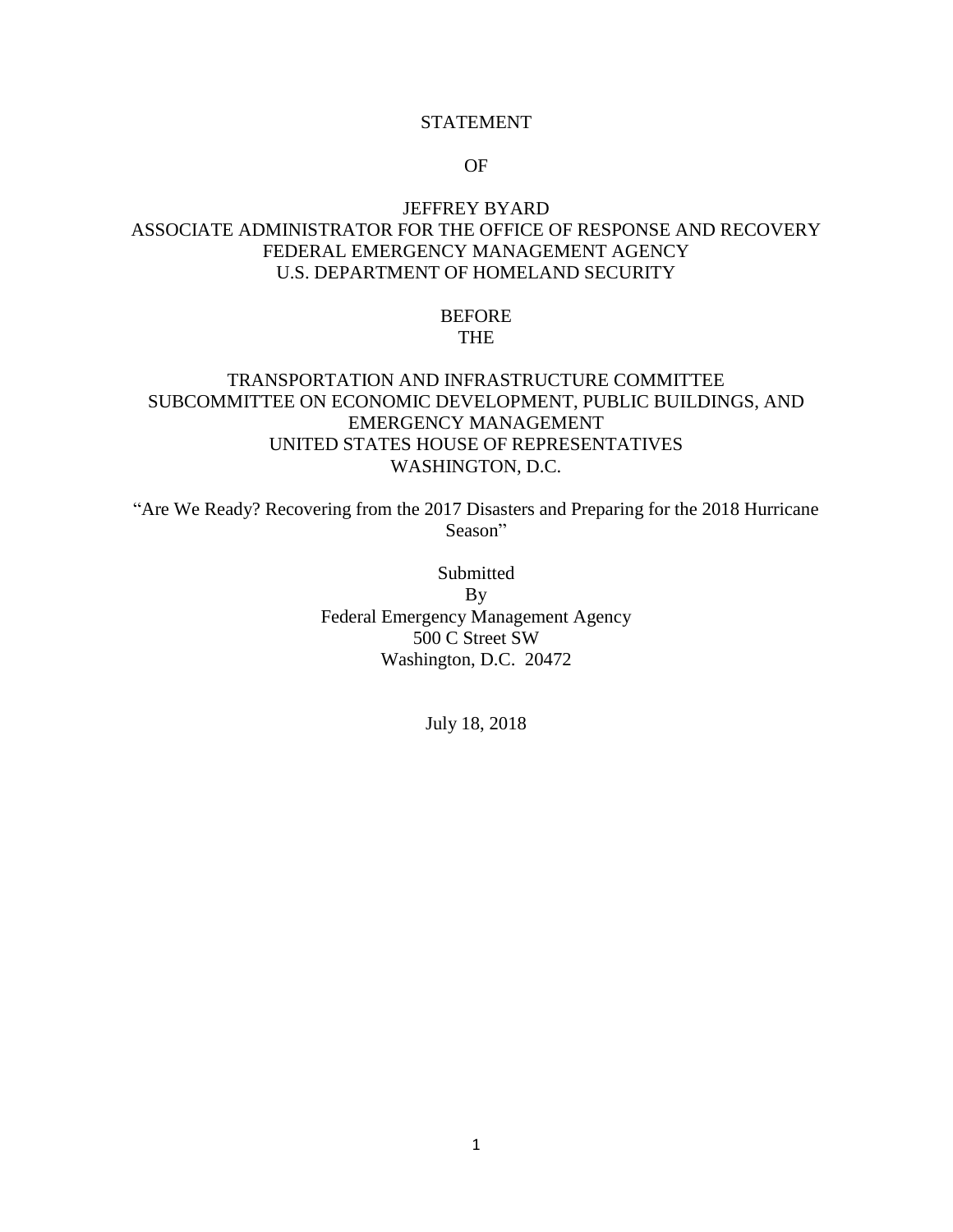#### **Introduction**

Good morning, Chairman Barletta, Ranking Member Titus, and Members of the subcommittee. My name is Jeff Byard, and I am the Associate Administrator for the Office of Response and Recovery for the Federal Emergency Management Agency (FEMA). On behalf of U.S. Department of Homeland Security Secretary Nielsen and FEMA Administrator Long, I'd like to thank you for the opportunity to discuss the lessons learned from the 2017 historic hurricane season and the ongoing progress made under FEMA's strategic plan, including our preparations for the 2018 hurricane season.

I am proud to continue to be part of an agency that, every day, helps communities before, during and after disasters. Last year's historic hurricane season was a true test of the Nation's ability to respond to and recover from multiple concurrent disasters.

More than ten months later, FEMA remains steadfast in its commitment to support the needs of survivors of these disasters. We continue to work tirelessly to support state, local, tribal and territorial (SLTT) partners to respond to and recover from disasters, and to mitigate against future disasters. We overcame many challenges and we have gained invaluable knowledge which we have incorporated into our strategy going forward, but we are not finished. We will continue to adapt and expand our understanding of emergency management to ensure that we can best support our partners' ability to build more resilient communities, lessen the impacts of disasters, and ultimately help individuals get back on their feet quickly.

#### **2017 Hurricane Season: Key Themes & Lessons Learned**

Hurricanes Harvey, Irma, and Maria caused a combined \$265 billion in damage and were each, individually, among the top five costliest hurricanes on record. In response, FEMA coordinated large deployments of federal personnel, both before and after the hurricanes' landfalls, to support response and initial recovery efforts across 270,000 square miles. These deployments included more than 17,000 FEMA and federal Surge Capacity Force personnel, and nearly 14,000 personnel from various offices of the Department of Defense. FEMA facilitated logistics missions that moved more than \$2 billion worth of commodities across several states and territories, using multiple modes of transportation. FEMA Urban Search and Rescue Task Forces, comprised of state and local emergency responders, saved or assisted nearly 9,500 lives across the three hurricanes. In total, the hurricanes and California wildfires affected more than 47 million people nearly 15 percent of the nation's population. FEMA registered nearly 4.8 million households for assistance.

The unprecedented scale, scope, and impacts of the complex combination of disasters, tested the improved capabilities that were developed and as a result of lessons learned from Hurricanes Katrina and Sandy.

Following the 2017 hurricanes, FEMA thoroughly reviewed preparations for the immediate response, and initial recovery operations with the goal of identifying lessons learned which collectively benefit future operations undertaken by FEMA, the emergency management community, and the nation. Key themes which emerged include: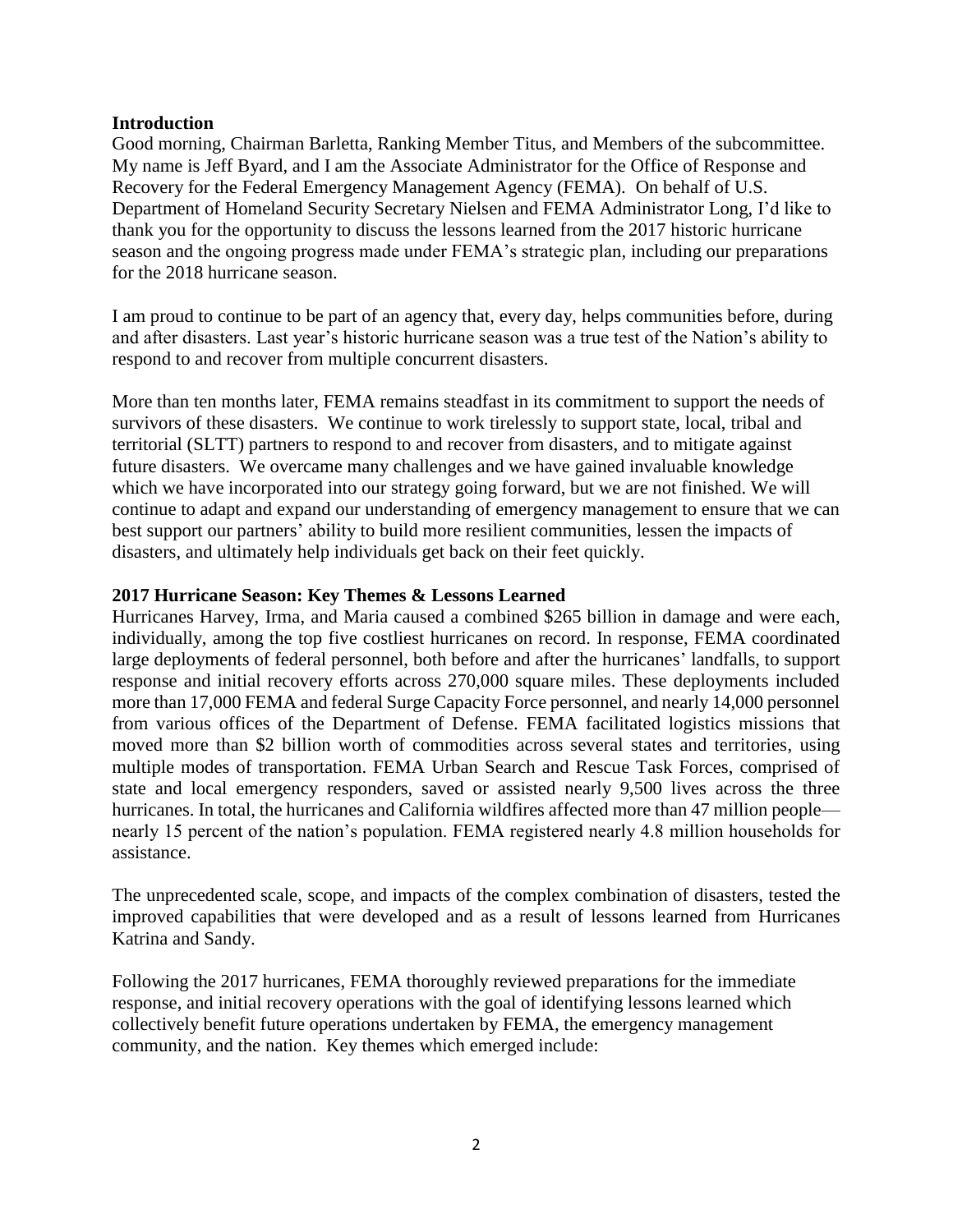- **Sustained Whole Community Logistics Operations:** The scale and duration of lifesaving and sustainment operations showed that FEMA must be ready to support logistics missions that span weeks or months, particularly in remote locations where commodities and equipment are transported by non-traditional methods. Plans and procedures for resource movement and transportation logistics, including the last mile of delivery, must be effectively coordinated with other government agencies, non-profit organizations, and the private sector supply chain.
- **Federally Supported, State Managed, Locally Executed**: FEMA's ability to provide support in disasters builds on, and is subject to, the capacity of SLTT governments. If these governments are well resourced, well trained, and well organized, the effectiveness of FEMA's assistance is enhanced. If the SLTT government's ability to respond--for example, the ability to provide law enforcement, medical support, or commodity distribution—is diminished, then FEMA and its partners must find ways to deliver and support these critical services. FEMA is not traditionally a first responder but had to play a more direct response role following Hurricane Maria.
- **Staffing for Concurrent, Complex Incidents:** When Hurricane Harvey made landfall in Texas, FEMA had staff deployed to 32 presidentially declared disasters across 19 field offices. By the time Maria made landfall, following Harvey and Irma, decisions regarding personnel made in support of one incident had impact to ongoing disaster operations. FEMA and our federal government partners rapidly surged and deployed personnel to support immediate response operations. FEMA also relied on mission assignments and the Surge Capacity Force to supplement our existing disaster workforce, pulling resources and personnel from across federal government departments and agencies.
- **Survivable and Redundant Communications:** Following Hurricane Maria, Puerto Rico's communications infrastructure was so completely devastated that assessing the needs and the capability of the Commonwealth and its municipalities proved extremely difficult. FEMA provided satellite phones to each of the 78 municipalities in Puerto Rico to gather information on municipality impacts and critical needs. However, this short term solution had limited success in addressing overall communications challenges. The private sector played a key role in restoring communications, including cell towers and allowing open roaming services, and remains a critical partner for restoration of communications.
- **Responding during Long-Term Infrastructure Outages:** Too often, we assume the loss of power, communications, and water infrastructure following disasters will be limited in duration. The extreme degradation of critical infrastructure in Puerto Rico and the U.S. Virgin Islands created significant challenges. We need to be prepared for longterm outages of these critical systems, while our SLTT and private sector partners work to mitigate future damages to these vital systems.
- **Land Use Planning:** In Texas, we saw the importance of land use planning and local building codes. New development should be built away from high-hazard areas and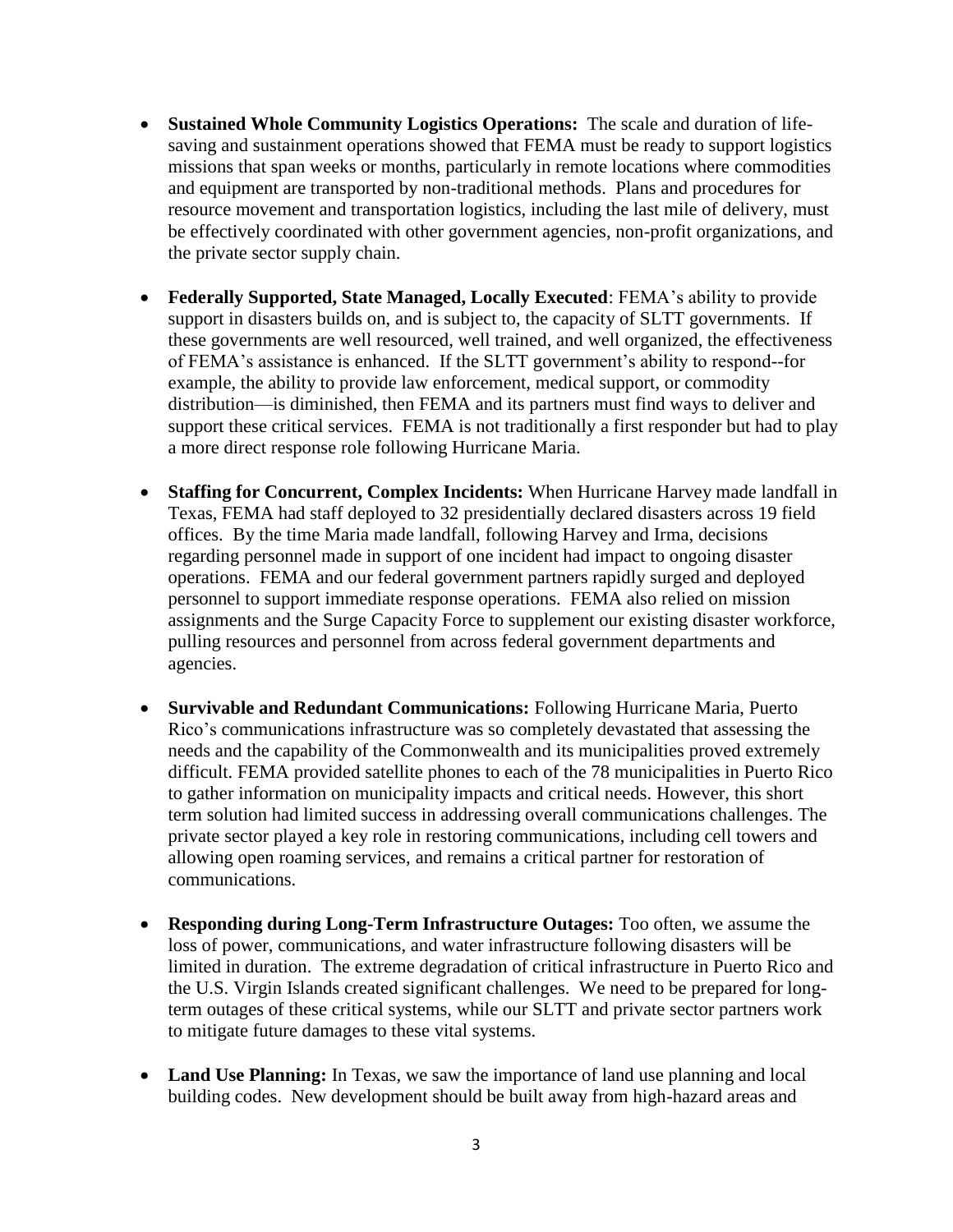existing structures should be relocated to safer areas when possible to minimize impacts from hazards. It's both how we build and where we build that affect local and regional risk. Land use regulations are a vital resilience tool for local governments and FEMA encourages regional coordination to help make decisions that best reduce risk. Codes and standards are also only as good as the mechanisms in place to enforce them.

 **Disaster Sheltering and Housing:** Providing housing for survivors following the 2017 hurricanes was a challenge, especially when a disaster devastates a community that already had limited affordable housing. Regardless of the readiness of an SLTT government, when dealing with the displacement of tens of thousands of survivors from their homes, there is no easy or one-size-fits-all solution. FEMA has authorities to provide sheltering options including the Transitional Sheltering Assistance (TSA) program that provides assistance to SLTT governments for survivors to stay in hotel rooms, as well as a program that provides for basic and temporary home repairs to make a home safe and habitable while the survivor makes arrangements for more permanent repairs.

Any sheltering option is, by design, a temporary, short-term solution, designed to be a bridge to middle- and longer-term solutions. We have other programs and authorities that assist with housing, including rental assistance, repair assistance, multi-family lease and repair program, and manufactured housing units. With all of these options, we partner with our SLTT stakeholders to identify the sheltering and housing solutions that make the most sense for each state, each event, each community, and each survivor.

The State of Texas, for example, is taking a very hands-on approach to managing housing solutions for their residents after Hurricane Harvey. States have a much better familiarity with the needs of their residents, the local laws and ordinances that can impact some of the FEMA housing options, and are better situated to design and administer to the survivors in their communities. Regardless of the tools we are able to provide, however, permanent housing solutions and full recovery needs are best addressed by insurance. FEMA assistance programs are not designed to return a survivor's home to its predisaster condition. As we know, though, there are too many people in our nation that are underinsured or not insured at all.

#### **FEMA's 2018-2022 Strategic Plan**

Incorporating the knowledge gained from last hurricane season, FEMA's new strategic plan builds on existing best practices and identifies new initiatives geared toward achieving three overarching goals. The three main goals of the FEMA's Strategic Plan are to: 1) Build a Culture of Preparedness; 2) Ready the Nation for Catastrophic Disasters; and 3) Reduce the Complexity of FEMA.

#### Build a Culture of Preparedness

FEMA is just one part of the team. During a disaster, citizens in the impacted communities also become the first responders. Do they know how to shut off water and gas? Do they check on their neighbors? Do they know CPR? Are they financially prepared to deal with the impacts of disasters in their communities, including having the right insurance for the specific threats they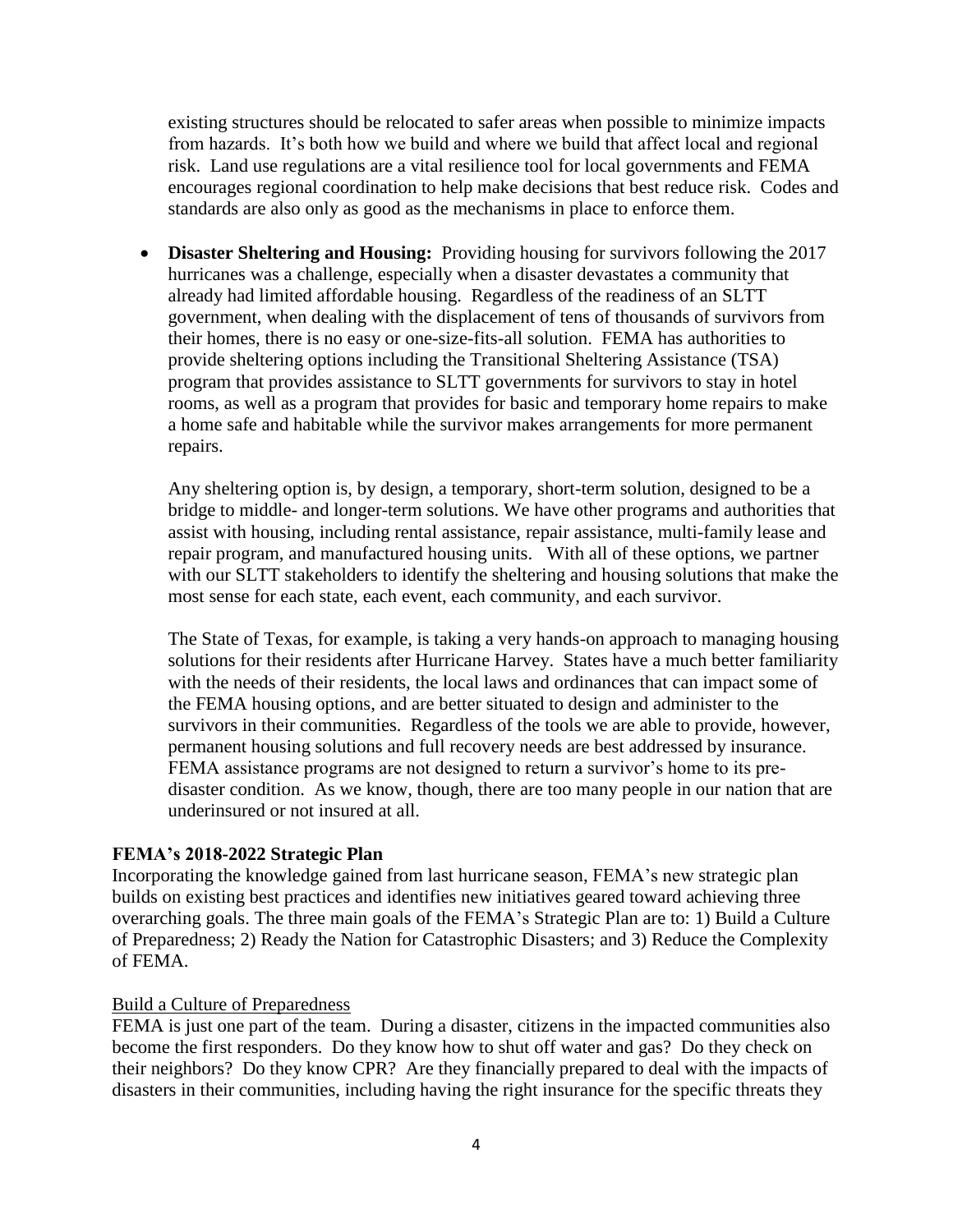face, including flooding, earthquakes, and tornadoes? Do they have some modest level of savings to allow them to miss a few days of work without ending up in financial ruin? We need to empower individuals with life skills to help speed the response and recovery efforts.

Developing resilient communities before an incident occurs reduces loss of life and economic disruption. When communities are impacted, they should ensure that they rebuild infrastructure better, tougher, and stronger to protect taxpayer investment and promote economic stability. FEMA is exploring ways to encourage additional investments in mitigation that reduce risk, including pre-disaster mitigation, to help reduce disaster costs at all levels.

While we will never be able to eliminate all risk, we must mitigate the known risks as much as possible. FEMA will work with communities and insurers to close the insurance gap across the nation. Managing risk through insurance, including the National Flood Insurance Program, helps communities to recover faster following disasters and reduces overall costs for taxpayers.

#### Ready the Nation for Catastrophic Disasters

As this past year has shown, communities must increase their capacity to respond to smallerscale disasters on a local level. We continue to work with our SLTT partners to increase their capacities to respond to and recover from smaller-scale disasters so FEMA and its federal partners can focus more on readiness and support for catastrophic events.

No level of government can continue to plan, train and exercise for what is easy. We need to prepare for catastrophic events that stress our capabilities. Last year, Administrator Long announced his intent to embed FEMA staff within SLTT partner offices to help provide a continuous and more coordinated FEMA presence to improve customer service and provide targeted technical assistance to help build capacity and address capability gaps. The first FEMA Integration Team was placed in North Carolina this year and the scalable, flexible concept will continue to roll out to other states to help meet their resiliency goals.

As part of FEMA's initiative to ready the nation for catastrophic events, FEMA is emphasizing the stabilization of critical lifelines and coordination across critical infrastructure sectors. Lifelines provide indispensable services that enable the continuous operation of critical business and government functions, and that would risk health and safety or national economic security if not promptly restored. Solutions to stabilize lifelines do not fit within a single construct (i.e. an Emergency Support Function [ESF] or Recovery Support Function), so we must provide cross-sector coordination to effectively stabilize critical lifelines. For example, the critical lifeline of food, water, and sheltering crosses many agencies, community partners, and ESFs, but must be addressed holistically in order to support a community's recovery. Focusing on these lifelines and related impacts will allow decision-makers to move rapidly and will allow better utilization of limited resources to target towards the restoration of critical functions.

### Reduce the Complexity of FEMA

FEMA is committed to simplifying our processes and putting survivors first. We are looking at ways we can streamline our assistance programs to make FEMA's programs as clear and easy as possible for survivors and grantees to navigate.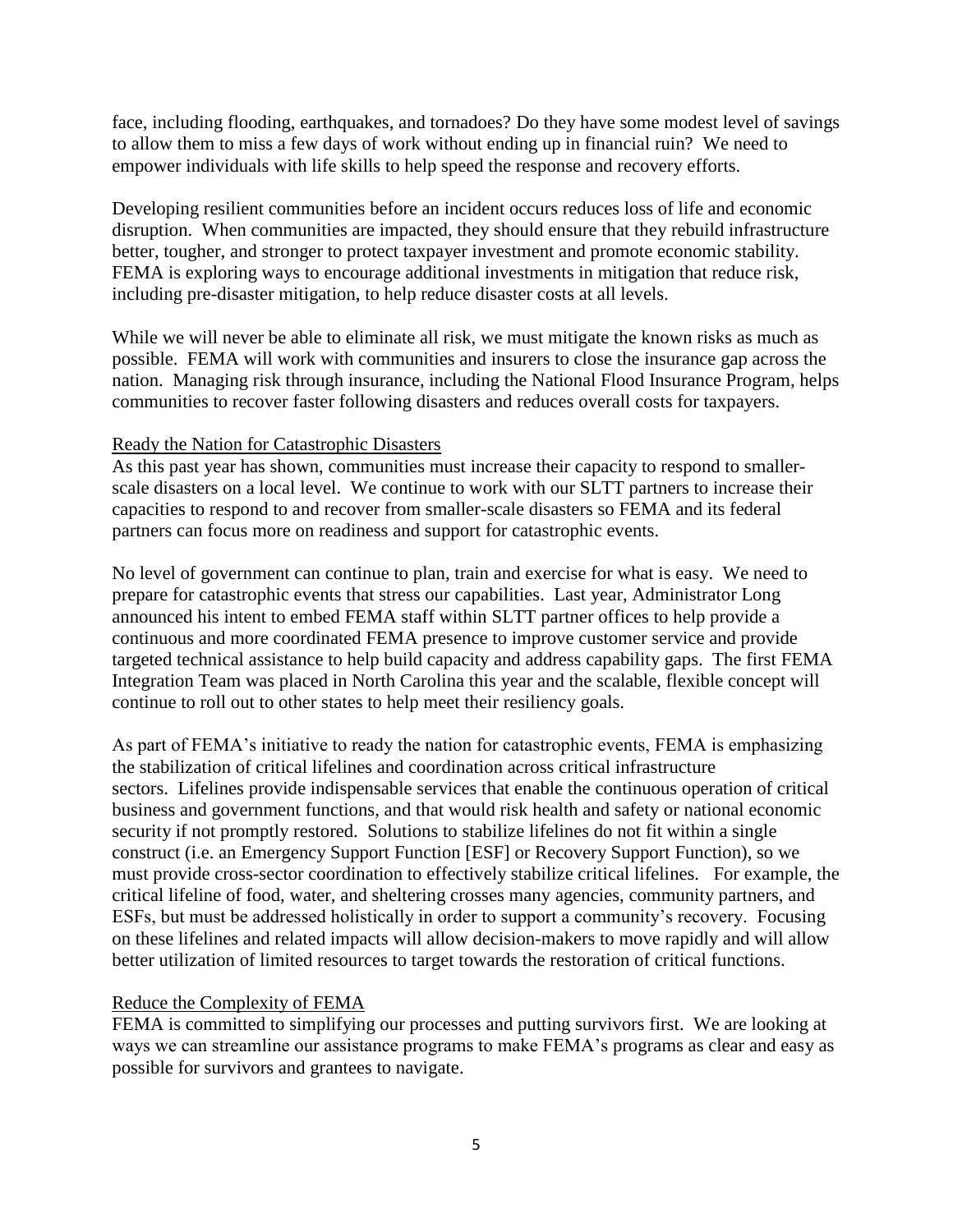Reducing administrative and bureaucratic burdens will allow survivors and communities to receive federal assistance quicker. Throughout the federal government, there are a number of programs that offer assistance to survivors. We are working with our partners to improve some of these activities to ensure survivors can better navigate these various programs. For example, FEMA is consolidating and updating all FEMA Individual Assistance (IA) policies and program guidance to simplify and streamline information about IA programs.

FEMA employees must have transparency and clarity in the processes and resources they deal with. We cannot implement any of these priorities and initiatives without ensuring that they meet the needs of our survivors. We also need to make sure that we continue to capture lessons learned by FEMA and our partners to meet the needs of survivors with disabilities and others with access and functional needs.

These are the priorities and vision of this Agency. As we examine and further develop these initiatives, we will find that some can be accomplished by existing authorities Congress has already provided to us. There will be some challenges that cannot be solved by administrative action alone. As we identify these challenges, we will work with this subcommittee and the rest of Congress to ensure we move forward in close partnership. I look forward to working with you on our shared goal to help people before, during, and after disasters.

### **Preparing for the 2018 Hurricane Season & Ongoing Initiatives**

As we continue with recovery operations, FEMA is also focused on making sure we are as prepared as possible for the upcoming hurricane season. Combining the lessons learned from 2017, as well as the goals outlined in FEMA's Strategic Plan, the Agency has already taken immediate actions to prepare for the 2018 hurricane season. These steps include:

- *Updating Plans* FEMA has updated hurricane plans, annexes, and procedures for the states and territories.
- *Staff Movement Prior to & During Responses* To improve staffing for incidents, FEMA created Standard Operating Procedures for a Personnel Mobilization Center (PMC), a central location for equipping and training staff prior to disaster deployments. To support the PMC, FEMA is also establishing three permanent PMC core teams in its Field Operations Directorate, and training regional personnel on PMC operations.
- *Logistical Improvements* FEMA made improvements in logistics operations in preparation for the 2018 hurricane season, including increasing planning factors and disaster supplies for the Caribbean such as meals, water, tarps, sheeting, cots, blankets, infant and toddler kits, durable medical kits, consumable medical kits, and generators. FEMA is also adding 300 new emergency generators to the inventory.
- *National Level Contracts* FEMA updated high priority national level contracts, including the National Evacuation Contract, Caribbean Transportation Contract, and National Ambulance Contract.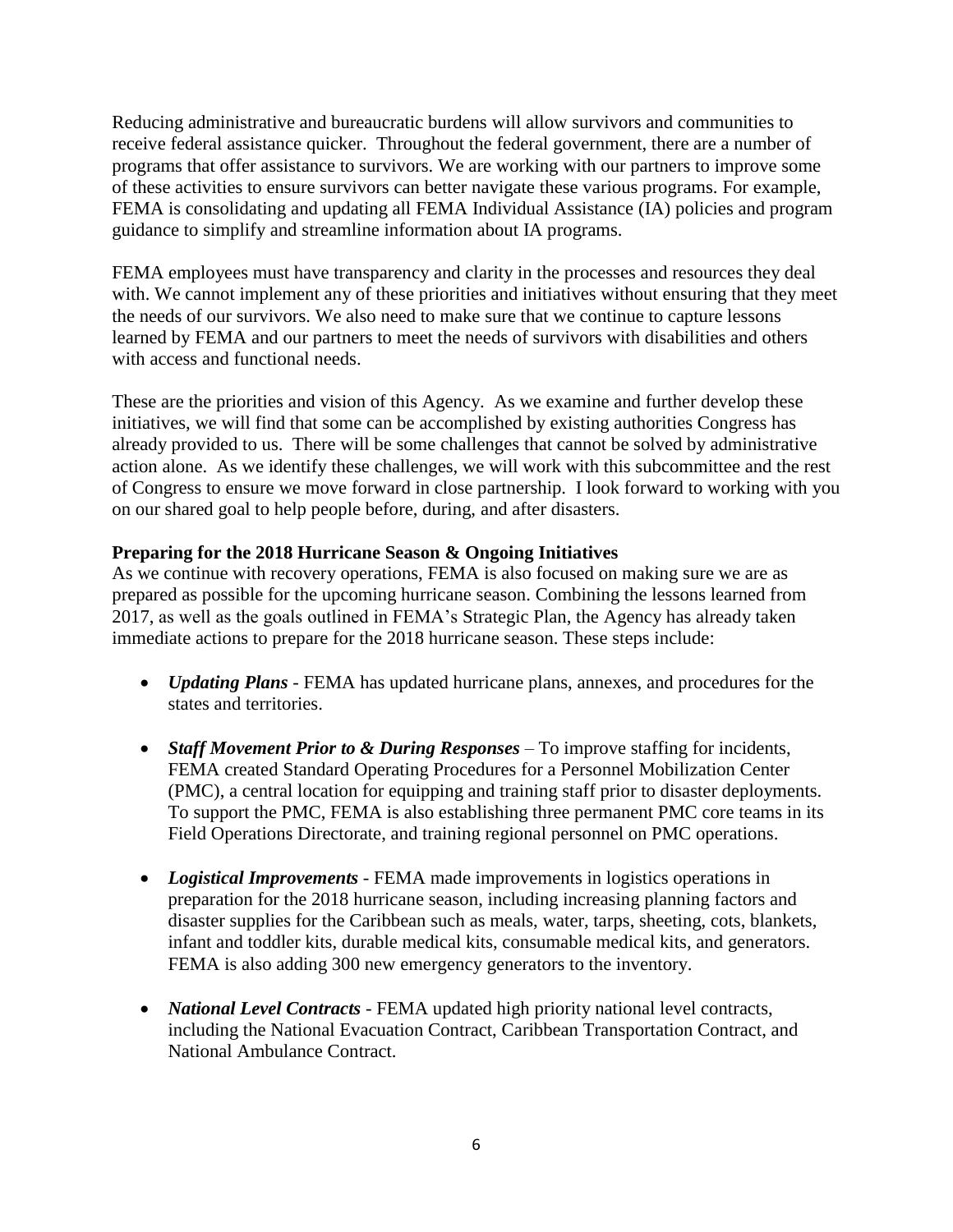- *Disaster Communications* FEMA disaster communications is refining tactical and long haul communications, from land mobile radios to satellite communications.
- *Housing Inspection Process* FEMA will modernize housing inspections to improve the survivor experience and streamline the process to lessen the inspection burden for the disaster survivor and better leverage similar efforts across the federal government.
- *Exercises and Training* In May, FEMA sponsored National Level Exercise (NLE) 2018, based on a scenario of a Category 4 hurricane on the mid-Atlantic coast. This exercise brought together more than 12,000 individuals across the whole community to examine the ability of all levels of government, private industry, and non-governmental organizations while testing and validating plans and initial lessons learned from last year. FEMA also coordinated with the Commonwealth of Puerto Rico on a series of workshops, seminars, and functional exercises in June to prepare for this hurricane season.

### **Conclusion**

The 2017 hurricane and wildfire season was and is historic, and continues to shape the future of FEMA and emergency management. By utilizing best practices, adopting new response concepts, and planning and training all emergency management partners to the same standards, we can achieve the goals of building a culture of preparedness and readying the nation for catastrophic disasters. Thank you for the opportunity to testify, and I look forward to any questions you may have.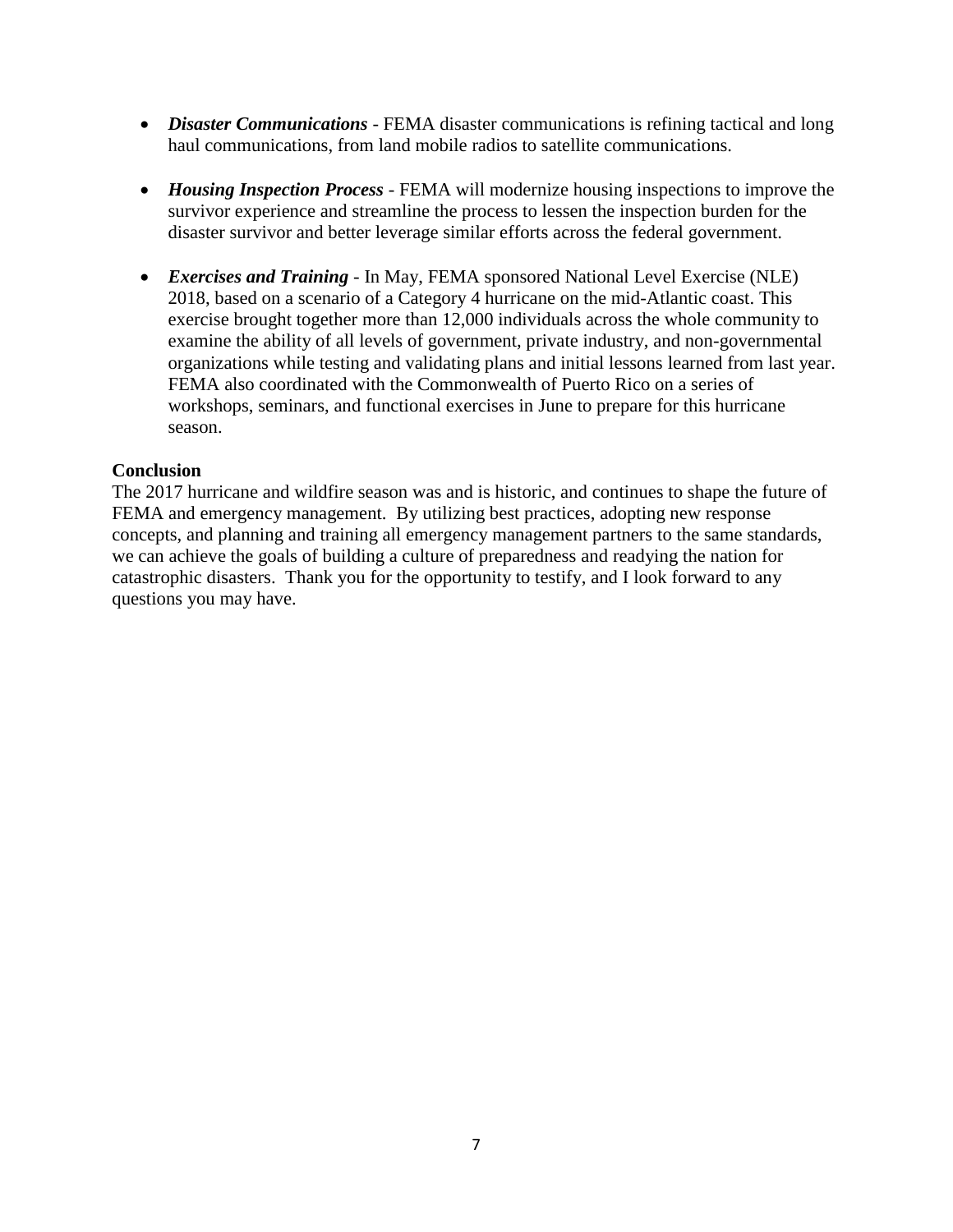# <span id="page-10-0"></span>**DEPARTMENT OF THE ARMY CORPS OF ENGINEERS**

# **COMPLETE STATEMENT OF**

## **CHARLES R. ALEXANDER, JR.**

## **DIRECTOR, CONTINGENCY OPERATIONS AND HOMELAND SECURITY**

## **BEFORE**

## **COMMITTEE ON TRANSPORTATION AND INFRASTRUCTURE**

## **SUBCOMMITTEE ON ECONOMIC DEVELOPMENT, PUBLIC BUILDINGS AND EMERGENCY MANAGEMENT**

## **UNITED STATES HOUSE OF REPRESENTATIVES**

**Are We Ready? Recovering from the 2017 Disasters and Preparing for the 2018 Hurricane Season**

**JULY 18, 2018**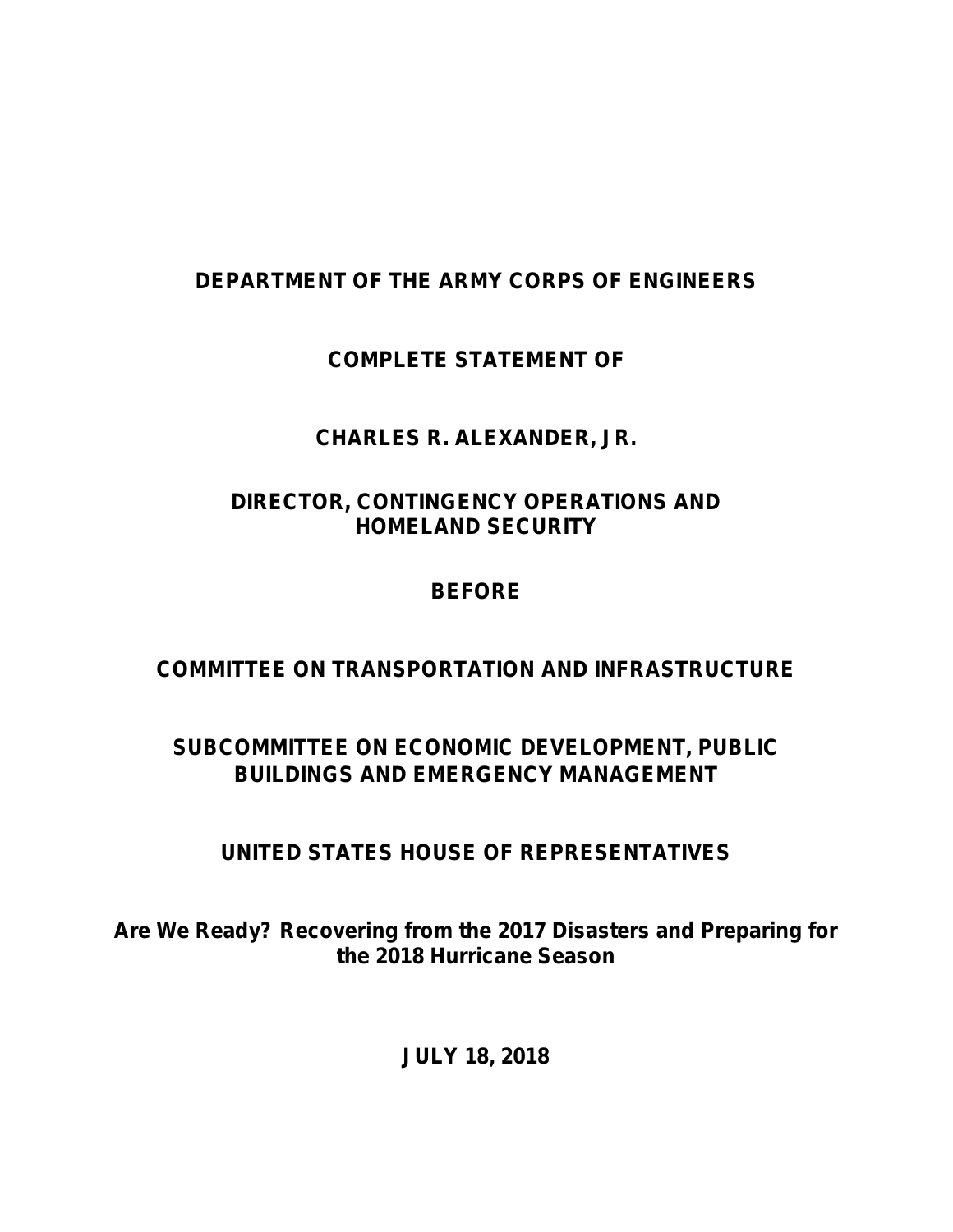Chairman Barletta, Ranking Member Titus and distinguished members of the Subcommittee:

I am honored to testify before you today to discuss the authorities and responsibilities of the U.S. Army Corps of Engineers (Corps) during disaster response and recovery operations and lessons learned during the 2017 disasters. I am Ray Alexander, Director of Contingency Operations and Homeland Security, U.S. Army Corps of Engineers (Corps).

The Corps conducts its emergency response and recovery activities under two basic authorities: the Stafford Disaster and Emergency Assistance Act (Stafford Act); and Public Law 84-99, as amended (PL 84-99), 33 U.S.C. § 701n. Under the Stafford Act, we and other Federal agencies work under the direction of the Federal Emergency Management Agency (FEMA). PL 84-99 provides a separate source of authority for the Corps to prepare for and respond to floods, hurricanes, and other natural disasters, and to support emergency operations in response to such disasters.

Under the Stafford Act:

- As provided in the National Response Framework, the Corps serves as the lead Federal coordinating agency for Emergency Support Function 3 (ESF-3) (Public Works and Engineering); and
- As provided in National Disaster Recovery Framework, the Corps serves as the lead Federal coordinating agency for Recovery Support Function (RSF) – Infrastructure Systems.

In both of these capacities, the Corps assists the overall Federal effort, working with other Federal agencies as directed by FEMA.

ESF-3 provides temporary emergency power, debris management, and emergency infrastructure assessment. The Corps is also positioned to support other Emergency Support Functions with temporary housing, temporary roofs (Blue Roof program), critical public facility restoration as well as structural specialists to support Urban Search and Rescue missions. The Infrastructure Systems RSF works to efficiently facilitate the restoration of infrastructure systems and services to support a viable, sustainable community and improves resilience to and protection from future hazards.

Under PL 84-99, we prepare for flood, hurricane, and other natural disasters through planning, coordination, and training with local, state, Federal partners. The Corps can also assist state and local entities at their request in flood fight operations or through implementation of advance measures to prevent/reduce storm incident damages. After a major flood, PL 84-99 authorizes the Corps to repair damage to authorized Corps projects, and work with states/municipalities to rehabilitate and restore eligible non- Federal flood infrastructure to pre-storm conditions.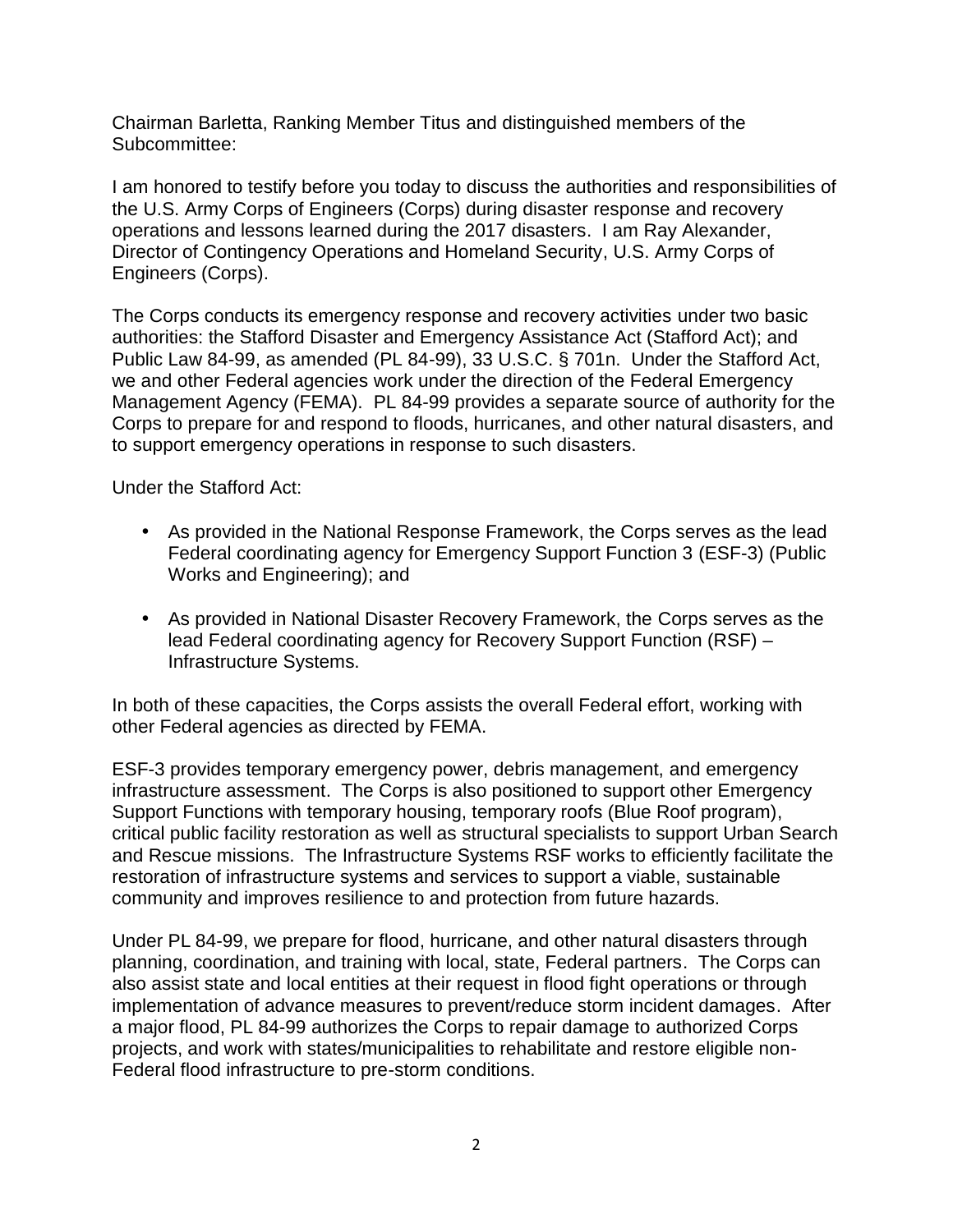When disasters occur, Corps teams are able to mobilize from across the country to assist the local Corps districts that are responding to the incident. As part of this mission, the Corps has more than 50 specially trained response teams, supported by emergency contracts, to perform the wide range of public works and engineering-related support missions I just described. Additionally, the Corps uses pre-awarded contracts that can be quickly activated for missions such as debris removal, temporary roofing, generator installation, and dredging.

**2017 Hurricane Season** - The 2017 Hurricane Season was historic and the Corps continues to identify lessons learned in an effort to sustain and improve its emergency response performance.

**Hurricanes Irma and Maria** - Category 5 Hurricane Irma made landfall over the U.S. Virgin Islands on September 6, 2017, while also impacting Puerto Rico with Category 2 winds, 12 foot storm surge and up to 20 inches of rain. Hurricane Irma made landfall in southern Florida/Florida Keys on September 9, 2017. Soon thereafter, Category 5 Hurricane Maria made landfall over Puerto Rico on September 20, 2017, causing major damage to critical infrastructure and homes. The historic nature of the impacts of Hurricanes Irma and Maria on the U.S. Virgin Islands and Puerto Rico, in addition to affecting states within the continental U.S, resulted in an unprecedented response by FEMA and the family of Federal responders. FEMA identified 49 mission assignments for the Corps to assist in Hurricanes Irma and Maria response and recovery, totaling \$3.34 billion for Puerto Rico and the U.S. Virgin Islands. The Corps deployed thousands of dedicated civil servant and military personnel to support the people of Puerto Rico and the U.S. Virgin Islands and still has 369 employees engaged executing recovery operations today. Additionally, the Corps received 43 mission assignments in Florida and in Georgia, for a total of \$45 million.

Debris Management: Across the areas impacted by these two storms, these missions resulted in over 5.03 million cubic yards of debris removed, allowing for the freedom of movement by responders and the people impacted by these storms. In Florida and Georgia, the Corps debris subject matter experts also provided technical assistance to many counties.

Temporary Emergency Power: Our temporary power teams installed over 1,350 generators providing emergency power to critical life preserving services like water, medical, energy, communications, and public safety sectors.

Temporary Roofing: Across U.S. Virgin Islands and Puerto Rico, Corps teams installed over 63,000 temporary roofing systems "Blue Roofs" allowing the impacted people the opportunity to leave emergency shelters and return to their homes. The Corps completed over 13,000 blue roof installations in Florida.

Power Mission: The Corps assembled a team of Corps employees, who volunteered to assist in the repair of segments of the Puerto Rico power grid. Working with the Department of Energy, FEMA, the Puerto Rico Electric Power Authority (PREPA), the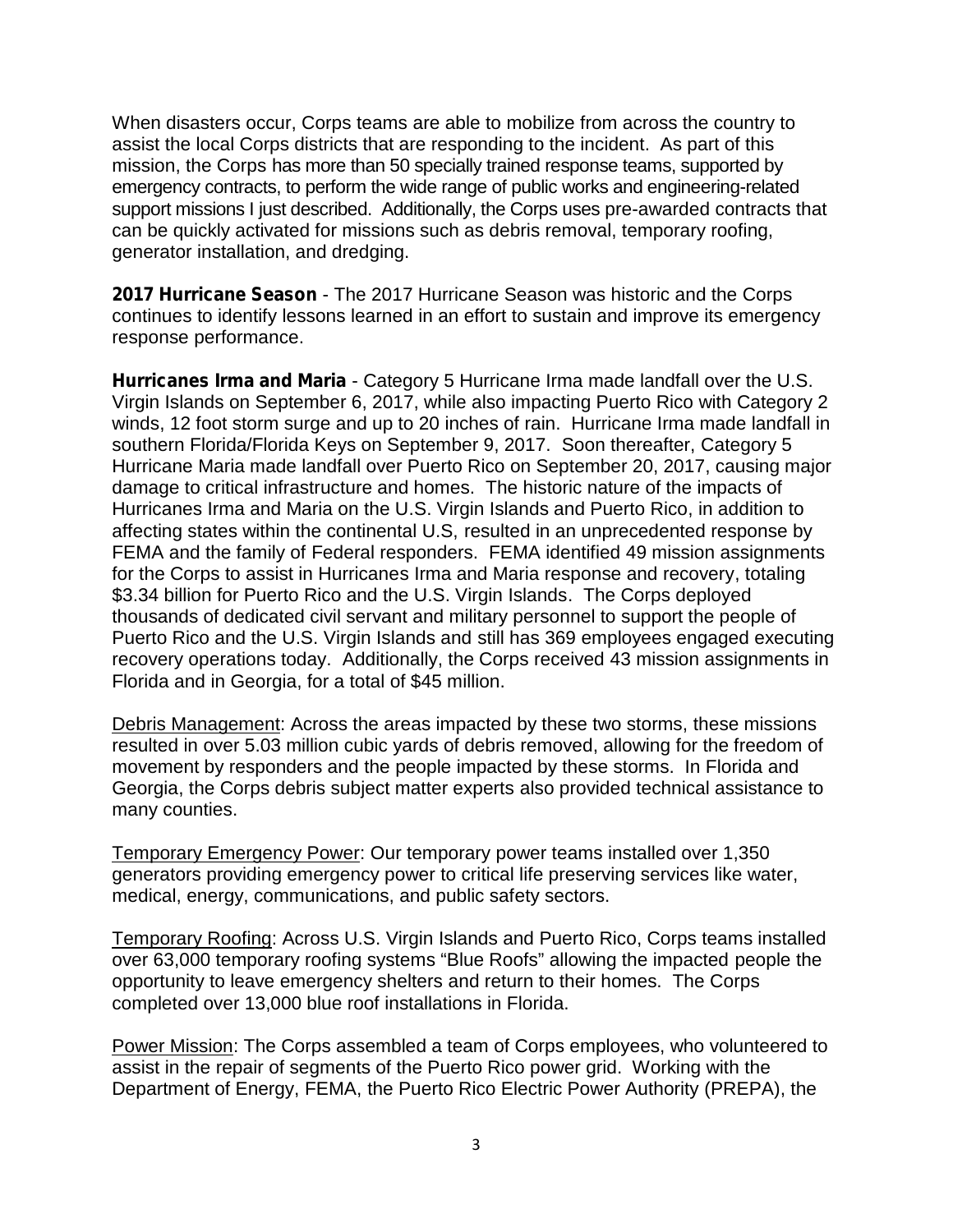Edison Electric Institute, and industry utility companies, they were part of a multi-agency team, which has now, based on PREPA's reporting, restored power in Puerto Rico to 99.93% of the 1,471,960 customers who had power before the storms.

**Hurricane Harvey** – Hurricane Harvey made landfall along the central Texas gulf coast near Rockport, Texas as a Category-4 hurricane on August 25, 2017. Harvey delivered an unprecedented amount of rain across the greater Houston metropolitan area and southeast Texas, with upwards of 60 inches of rain in some areas resulting in record flooding. During the week of August 25, 2017, the Corps increased the stockpile of flood fight materials in south Texas in anticipation of Tropical Storm Harvey being upgraded to Hurricane Harvey – from 500,000 to 2 million sandbags and 1,500 feet HESCO barriers. The Corps provided over one million of these sandbags to local/state government.

FEMA identified 23 mission assignments totaling \$140 million for the Corps to assist in Hurricane Harvey response and recovery. Nearly 1,000 Corps personnel deployed to support response and recovery efforts. Currently, 40 Corps employees are deployed supporting 11 active recovery mission assignments.

In the Bipartisan Budget Act of 2018, Congress appropriated over \$17 billion for the Corps to repair and rehabilitate projects across the Nation damaged by natural disasters, to construct flood and storm damage reduction projects, and to complete flood and coastal storm damage reduction studies in multiple states and territories. The Corps has identified specific projects that will receive those supplemental funds and is working to move as quickly as possible to complete the planned work.

**California Wildfires and Other Disasters** – In response to October 2017 wildfires across northern California, FEMA issued seven mission assignments to the Corps totaling \$1.2 billion ESF-3 coordination, debris management and technical assistance missions. Additionally, wildfires in late December 2017 in Ventura and Santa Barbara counties led to an altered and denuded watershed. Rainstorms and flash flooding in the first week of January precipitated into deadly mudslides in Santa Barbara County. In response to those disasters, FEMA issued two additional Corps mission assignments totaling \$110 million for the removal of mudslide debris from 11 debris basins and 11 natural channels.

Debris Management: The Direct Federal Assistance (DFA) Debris Mission was the most costly in California history (\$956,000,000).The Corps engaged contractors to execute Private Property Debris Removal (PPDR) across Sonoma, Napa, Mendocino and Lake Counties. Because of the requirement to remove foundations due to excessive heat and coupled with environmental ash hazards and contaminated soil, the emergency response was complex and incorporated the expertise of several Federal and State partners, including the Environmental Protection Agency and State of California emergency management and environmental agencies. Debris removal operations began November 2017 and physically ended in early June 2018. Over 2.2 million tons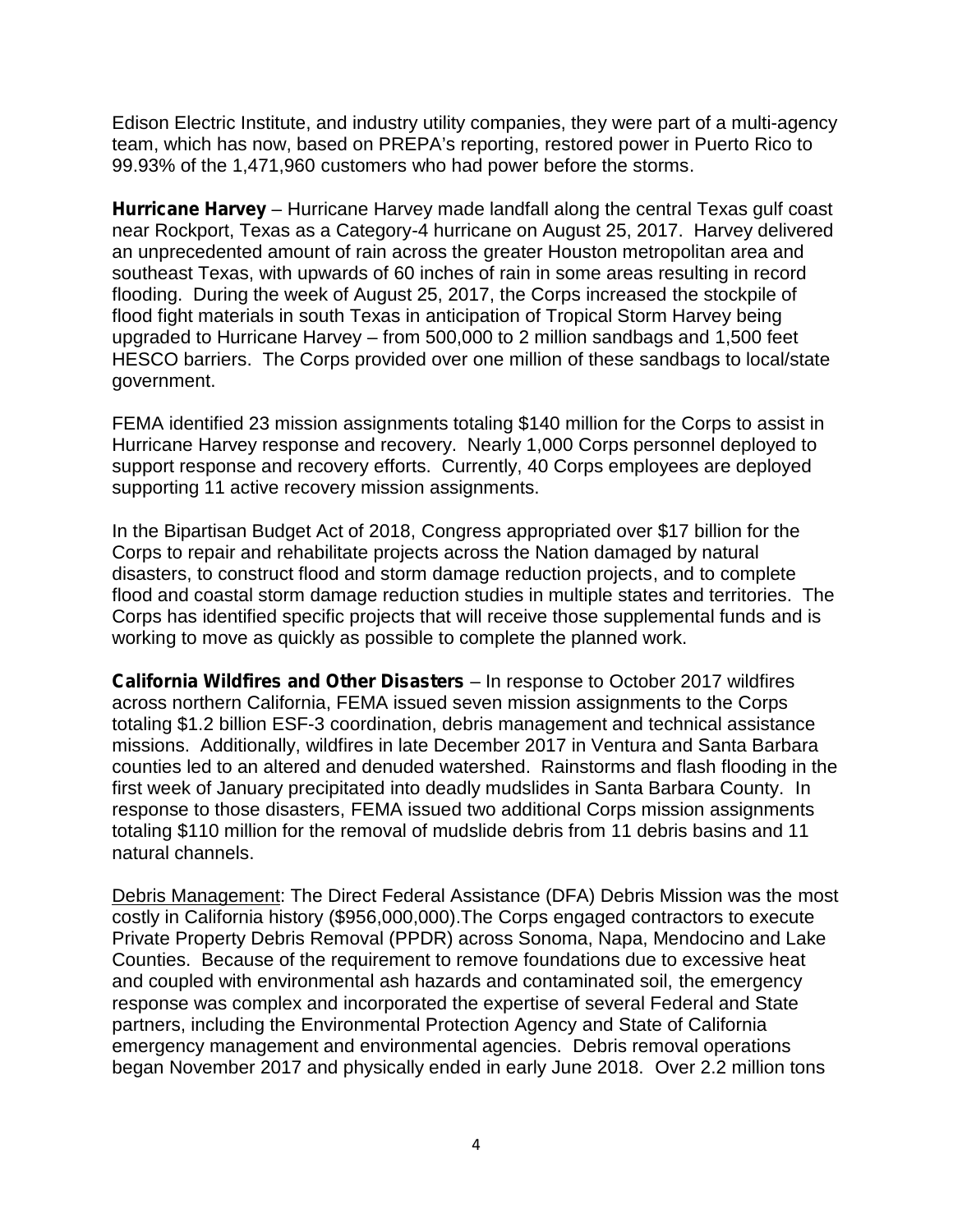of debris were removed from over 4,500 properties so that homeowners could rebuild safely.

Temporary Housing: The Corps provided access and use of the Corps Kyen Campground in Mendocino County in order for FEMA to provide wildfire survivors with temporary housing (RVs). Over 900 civilian from the Corps and partnering agencies (such as the Department of Interior's Bureau of Reclamation) volunteered to perform Quality Assurance of debris removal.

**Other Disasters –** The Corps responded in total to 32 events in 2017. Events outside of the hurricane and wildfire response include the Central U.S. Blizzard, the Bighorn River Ice Jam, numerous flooding events throughout the Nation as well as Lake Ontario High Water and other severe weather events.

### **Preparing for the 2018 Hurricane Season**

The Corps continues with 2017 Hurricane Season recovery operations in Texas, Florida, the U.S. Virgin Islands and Puerto Rico as we focus on making sure we will be able to respond in the upcoming hurricane season and any other natural disasters. Combining the lessons learned and best practices from 2017, the Corps has already taken immediate actions to prepare for the 2018 hurricane season to include:

• Exercises – the Corps has completed hurricane exercises along with its Federal, state, local and territory partners for the gulf and east coasts as well as Puerto Rico. The exercise for the USVI is occurring at this time (July 17-20).

• Real Life Drill – Tropical Storm Beryl provided an opportunity for real life planning and preparations as the Corps postured teams and resources for potential impacts.

• National Level Exercise – the Corps participated in FEMA's intergovernmental and private sector National Level Exercise 2018. This exercise focused on a hypothetical major hurricane scenario, making landfall near Hampton Roads, Virginia.

• Plans – the Corps has updated its hurricane plans, annexes and standard operating procedures.

• Workshops – the Corps conducted workshops to prepare for its ESF-3 responsibilities for temporary emergency power, debris and infrastructure assessments as well as ESF-6 support responsibilities for temporary housing and temporary roofing.

• Pre-scripted Mission Assignments - the Corps worked with FEMA to update and refine 34 ESF-3 Corps Pre-scripted Mission Assignments from 2017 lessons learned, including three newly created ones for Logistic Support, Command and Control Integration and Planning Cells.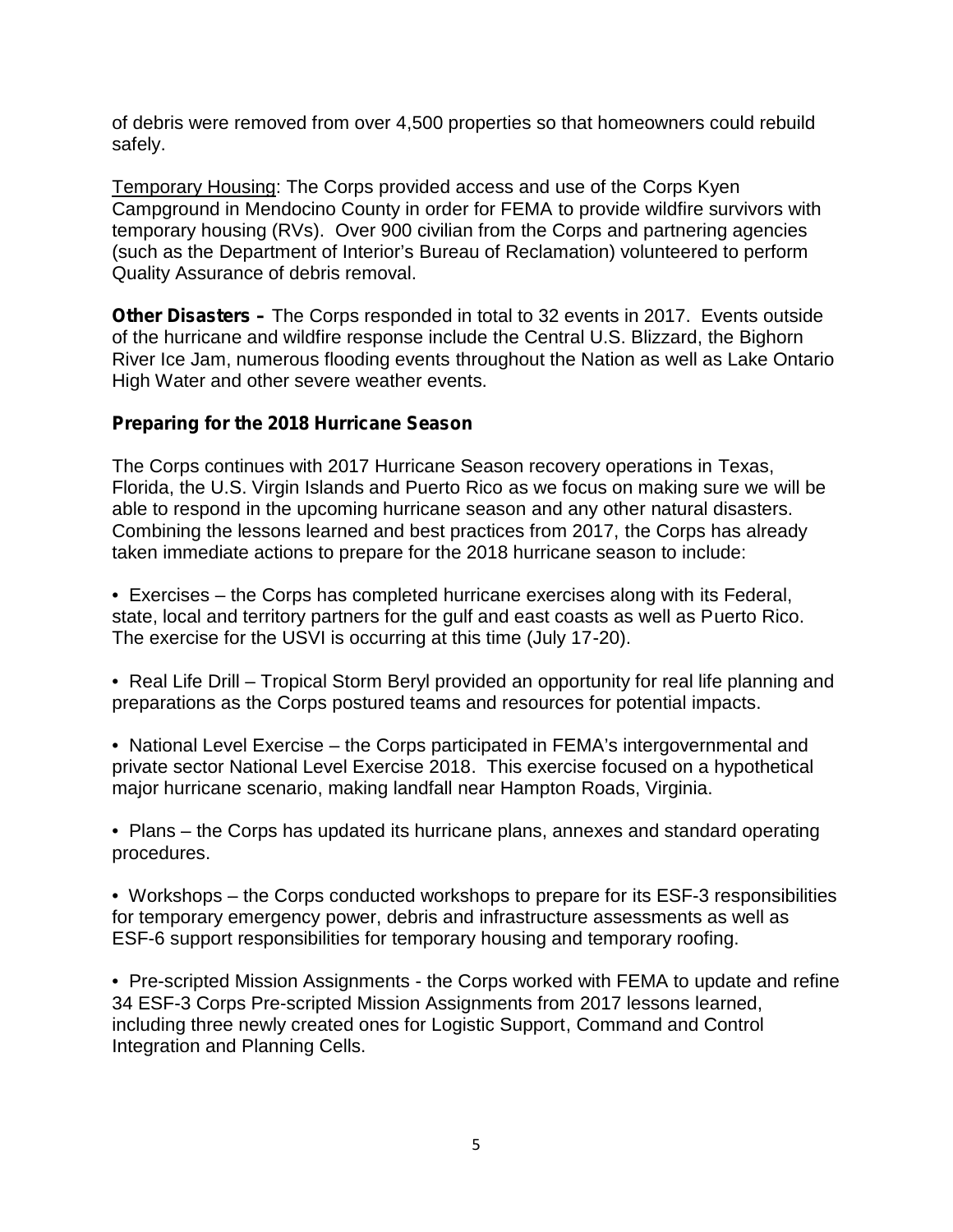• Acquisition Center of Expertise - the Corps is developing an Acquisition Center of Expertise to create a robust, rapid and agile contracting capability to support large, complex missions that involve debris, temporary power, and roofing as well as non standard contingency support requirements.

• Adjustments to Teams and Resources - the Corps is refitting and resetting teams and personnel (all volunteers) that have deployed extensively over the past 11 months with emphasis on ensuring that it has a ready reserve of personnel ready and trained to respond as necessary.

The Corps also remains fully committed and capable of executing its other Civil Works activities across the Nation – our commercial navigation, flood and coastal storm damage reduction, and aquatic ecosystem restoration missions – in addition to our involvement in these and future response and recovery missions. This concludes my testimony and I look forward to answering any questions you might have. Thank you.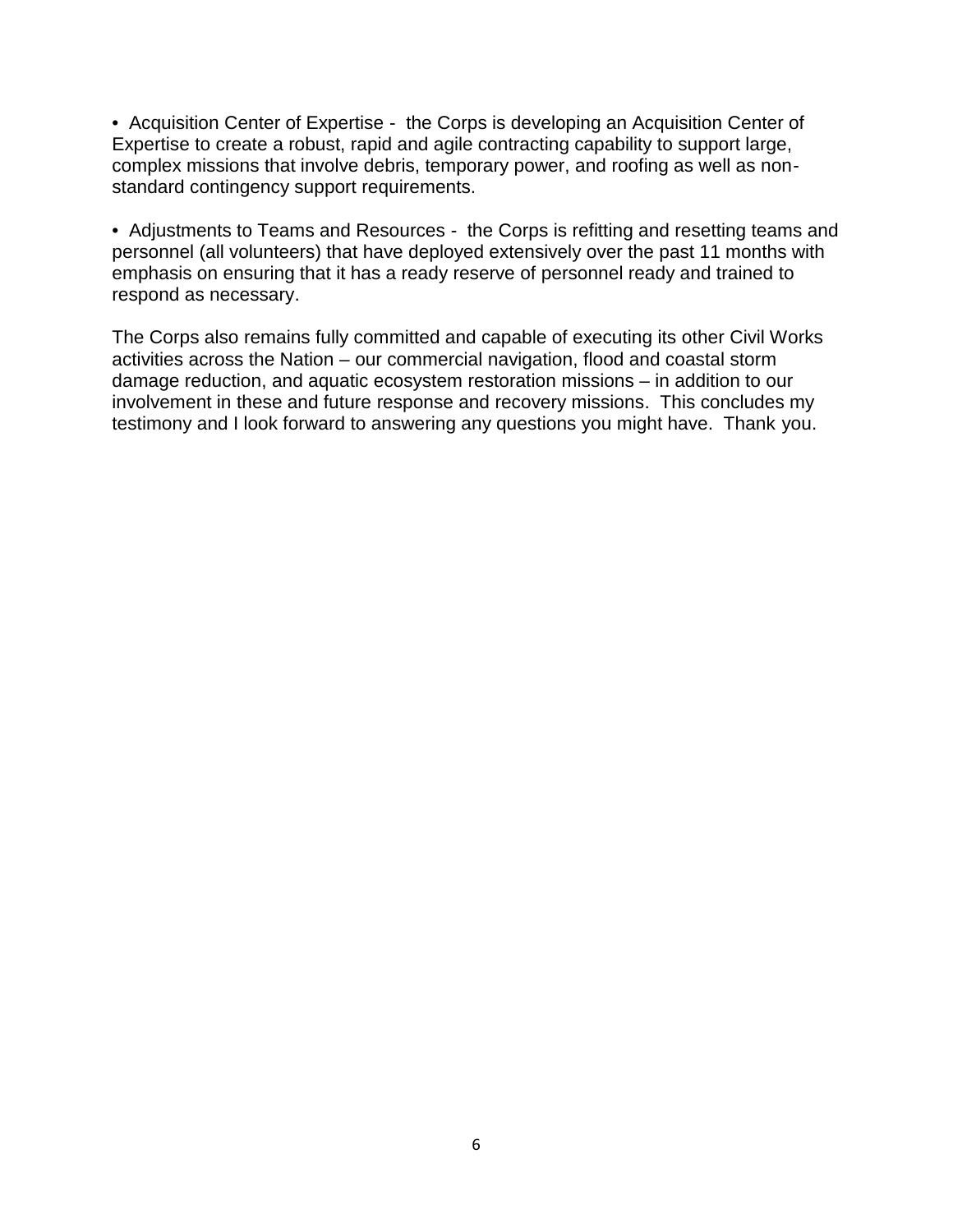### **Mr. Patrick Sheehan**

### <span id="page-16-0"></span>**Director, Tennessee Emergency Management Agency**

### **STATEMENT FOR THE RECORD On behalf of the National Emergency Management Association**

**Submitted to the House Transportation & Infrastructure Committee Subcommittee on Economic Development, Public Buildings, and Emergency Management** 

*"Are we ready? Recovering from the 2017 Disasters and Preparing for the 2018 Hurricane Season"*

**July 18, 2018**

National Emergency Management Association 444 N Capitol Street, NW, Suite 401 Washington, D.C. 20001 202-624-5459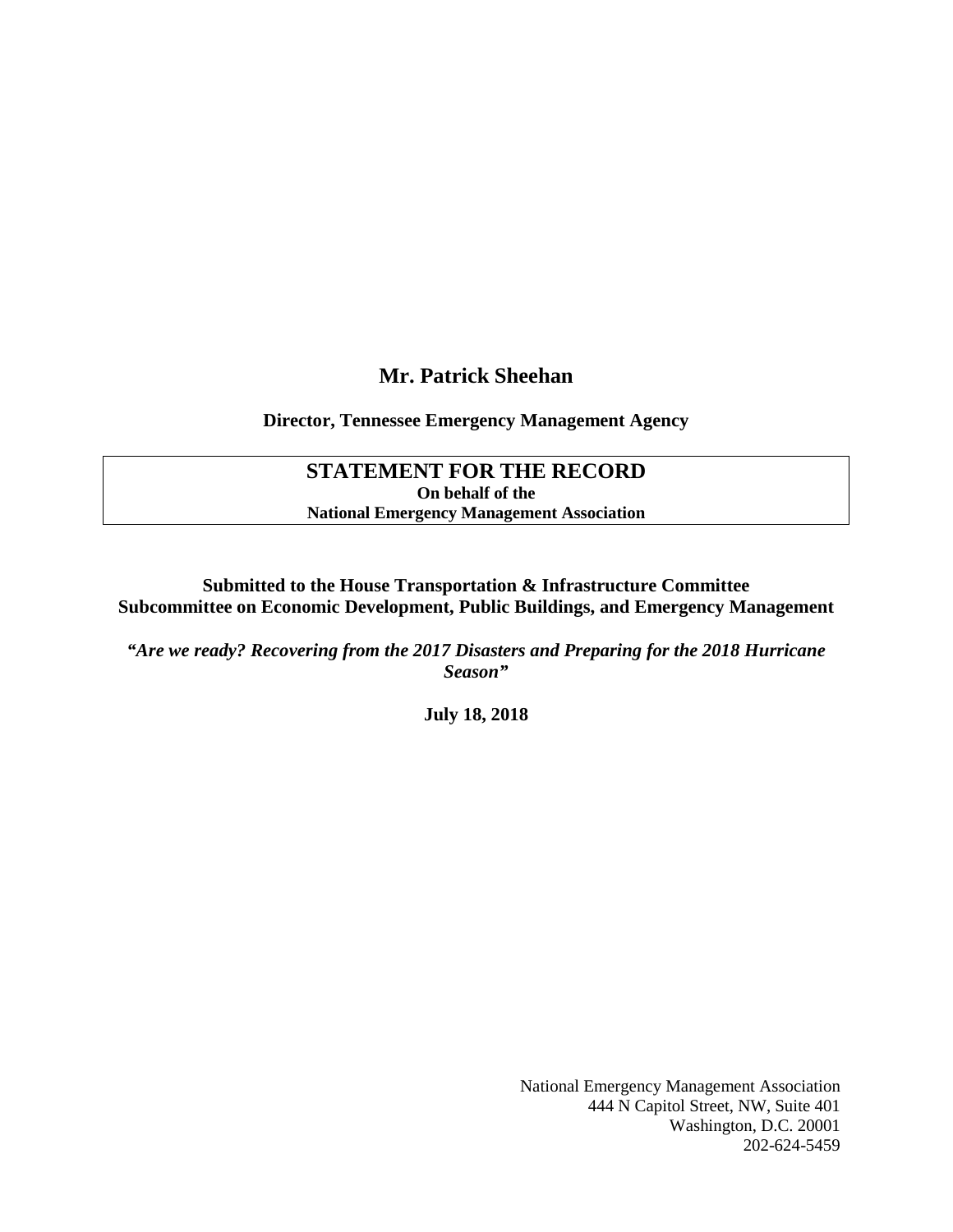#### **Introduction**

Thank you, Chairman Barletta, Ranking Member Titus, and distinguished members of the Committee for allowing me to testify before you today.

I am Patrick Sheehan, Director of the Tennessee Emergency Management Agency, and am proud to be here today representing the National Emergency Management Association (NEMA) where I serve on the Board of Directors as the Vice-President for the southeastern states. NEMA represents the state emergency management directors of all 50 states, territories, and the District of Columbia. On behalf of my colleagues in state emergency management, we thank you for holding a positive discussion on the 2017 disaster season while also looking forward to preparedness for 2018 and beyond.

Even though Tennessee did not experience impacts of the same severity from the disasters of last year, every state, whether directly or indirectly, is involved in the response and recovery efforts related to hurricanes, flooding, wildfires and other events across the country in 2017 and we are eager to discuss how this experience can inform next steps.

#### **The 2017 Disaster Season**

While the 2017 disaster season ended with headline-grabbing events, the year began with many states still recovering from disasters that struck in 2016, including extreme drought and a series of fires that caused tremendous damage and losses in eastern Tennessee. Shortly after my June 2016 appointment a direct the Tennessee Emergency Management Agency, an extreme drought began and hundreds of fires, some small and some large, started burning throughout much of the state. Tennessee ended up receiving four Fire Management Assistance Grants (FMAG) for some of the most complex and damaging of those fires, Tennessee's first FMAGs in more than 15 years, and including the most notable fire that began on the Chimney Tops are of the Great Smoky Mountains National Park on Wednesday, November 23. By Monday, November 28, winds of 80 miles per hour pushed the fires into the Sevier County and into the cities of Gatlinburg and Pigeon Forge. The winds pushed the flames down the mountains, creating created various spot-fires miles away and snapped power poles and power lines causing additional fires. Entire subdivisions were destroyed, pumping stations were burned causing hydrants to dry out, and the 911 system in Gatlinburg was overloaded. Ultimately, 14 people died, 134 were injured, 17,904 acres of land were burned, and 2,600 buildings were destroyed. These Great Smoky Mountains wildfires were considered the deadliest wildfires in the Eastern United States since 1947.

This disaster, however, presented numerous opportunities for TEMA to work with other departments and organizations and to engage with non-traditional partners. Utilizing Geographic Information System (GIS) Mapping Technology and damage analysis we more efficiently assessed the damage of the affected areas of southeast Tennessee. We used the geospatial analysis to determine how many residential and commercial buildings were destroyed, and how to classify the buildings as well. We, local, state, and federal agencies, released our data on Sevier County to the public in the form of an interactive map that citizens could use to seek information about the damage in their communities.

One lesson from this disaster was learning how to better engage with partner agencies and organizations. This was crucial to gaining the GIS information, but also for our agency's response in general. From the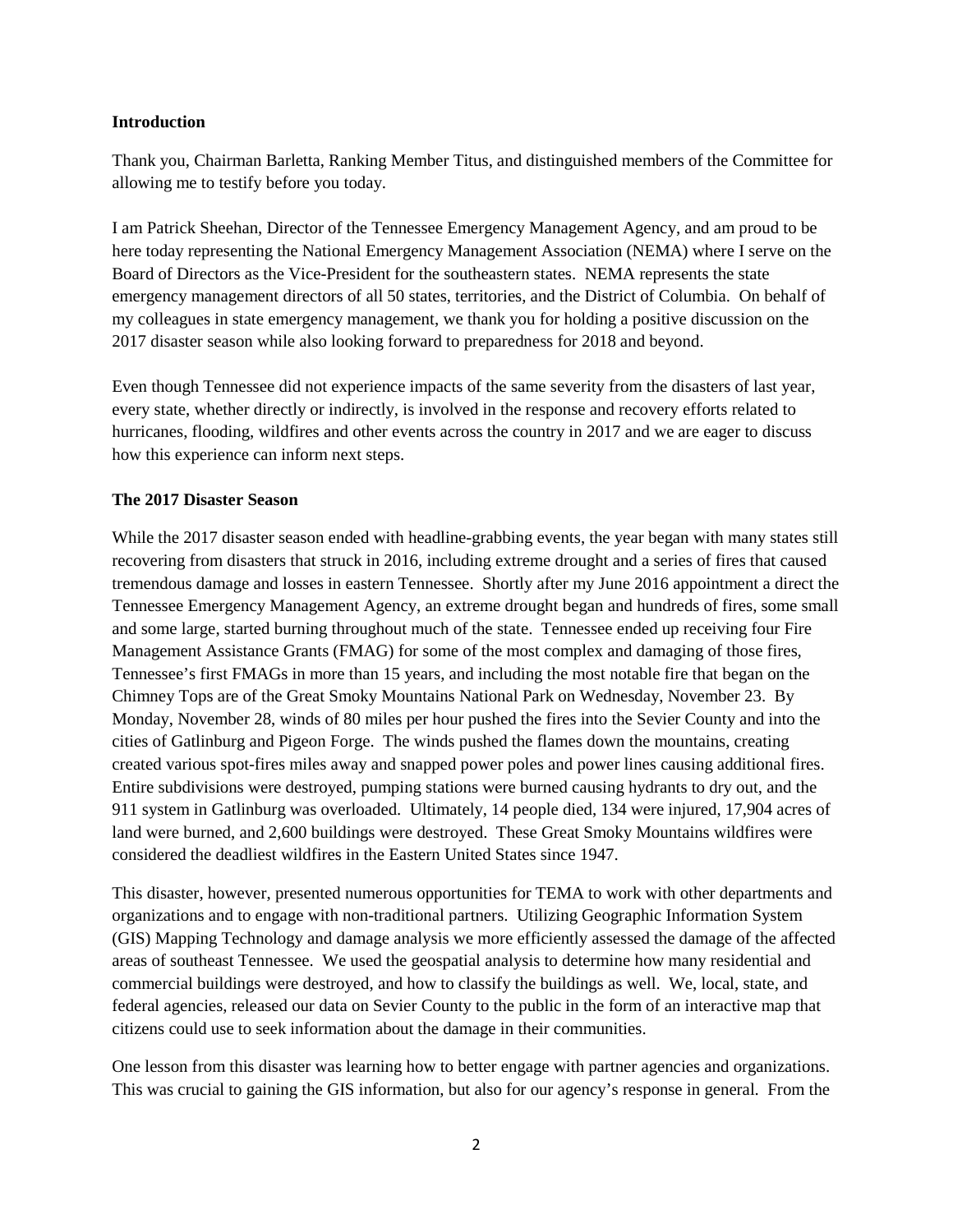U.S. National Parks Service to the Tennessee Housing Development Agency, we sought support from dozens of federal and state entities. So, whether a massive hurricane sailing through the Gulf of Mexico, or fires cascading from the hills of Tennessee and California, each disaster provides a new glimpse into how we respond to these hazards of Mother Nature.

Emergency managers judge the size and scope of a disaster season based on the numbers of disaster and extent of the damage. By those metrics, 2017 was a significant year for us. Overall, emergency managers dealt with 59 major disaster declarations, 15 emergency declarations, and 63 fire management assistance declarations last year. These disasters impacted 33 states and two territories, bringing the overall total to 137 declarations, the most since 2011.

According to the National Oceanic and Atmospheric Administration (NOAA), the U.S. had 16 disasters last year with damage exceeding a billion dollars. Hurricane Harvey was the strongest hurricane to hit the coast since Hurricane Wilma in 2005 and the fiercest to strike southeast Texas since 1961. According to NOAA, the nation spent \$125 billion on Harvey, second only to Hurricane Katrina of 2005. Just a few weeks later, Hurricane Irma, the most intense Atlantic storm since Katrina, impacted Florida and many islands in the Caribbean, including Puerto Rico and the U.S. Virgin Islands. This storm ranked third on the list of most expensive hurricanes, costing the nation \$90 billion, according to NOAA. Weeks after Irma, Hurricane Maria delivered a devastating second punch to Puerto Rico, the Virgin Islands, and elsewhere. Ranking fifth on the all-time list, the estimated cost was \$50 billion, as stated in NOAA's "Billion-Dollar Weather and Climate Disasters: Overview."

The year also brought more than a dozen western wildfires, which ravaged tens of thousands of acres across Northern California. In December, the massive Thomas fire in Southern California ranked as the state's largest-ever wildfire, scorching more than 280,000 acres, or 440 square miles. These wildfires added \$18 billion in damage, triple the previous wildfire record in the United States.

To top off the year, 2017 was also the third hottest year for the lower 48 states in U.S. records, which date back to 1895. Only 2012 and 2016 recorded higher temperatures. This was the third straight year that all 50 states had above average temperatures for the year. Five states, including Arizona, Georgia, North Carolina, South Carolina and New Mexico, had their warmest year ever.

After every disaster and every year, we embrace the opportunity to reflect on what went well and those areas requiring improvement. As you look across the disaster landscape in 2017, overall the system worked, but some obstacles, some familiar and some new, had to be overcome:

- **Setting Expectations.** Citizens across the country as well as political leadership must understand the roles and responsibilities in responding to and recovering from disasters. The Federal Emergency Management Agency (FEMA) is not a first responder, and the Governor maintains ultimate authority over managing the disaster, but without robust local emergency management, the execution of programs and projects will falter. Furthermore, we must set expectations in what federal programs can, cannot, should, and should not be able to accomplish.
- **Alerts & Warnings.** In addition to the physical disasters which swept the nation, we saw several examples of missteps in utilizing alert and warning systems. The management of these systems,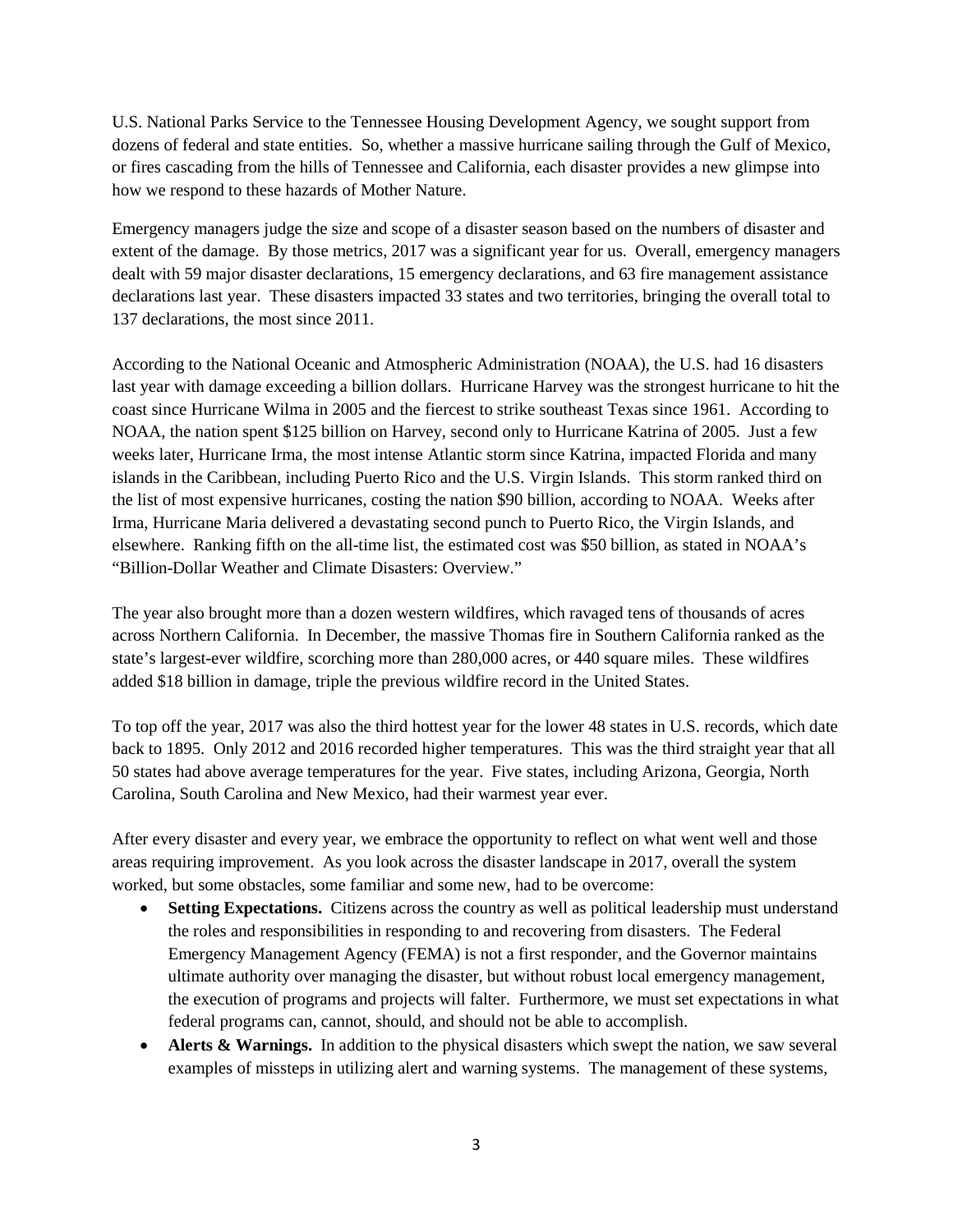however, varies from state to state, so Congress should carefully consider any broad, sweeping changes as any issues may be isolated to specific instances.

• **Ensuring Public Certainty.** One of the most sensitive issues post-disaster is managing housing programs. In 2017 we saw states such as Texas take bold steps in managing their own housing programs. Unfortunately, we also saw some areas for improvements in national housing programs and sheltering. Even if the programs are found to be satisfactory, we must consider how best to communicate and manage the relocation of thousands of citizens, and also carefully explain the intent of assistance programs which aim for ultimate repatriation.

#### **Empowering States to Assist One Another**

A critical part of response and recovery to disasters is the Emergency Management Assistance Compact (EMAC). Through EMAC states share resources with one another for all hazards and all disciplines – leveraging federal grant dollars invested into building capabilities by utilizing them for national response efforts and taking those experiences back home to improve their own plans and procedures.

Since EMAC's ratification by Congress in 1996 (Public Law 104-321), the Compact has grown to include all 50 states, the District of Columbia, the U.S. Virgin Islands, Puerto Rico, and Guam. States rely on EMAC for swift response during emergencies and disasters, using pre-established plans and procedures to implement the system.

When Hurricane Harvey hit Texas, the state emergency management agency, responsible for implementing EMAC in each Member State on behalf of their Governor, brought in 4,895 personnel from a variety of disciplines to assist. My own state, Tennessee, sent Search and Rescue and animal response resources. Other states sent incident management teams, volunteer and donations management specialists, public health and medical resources, search and rescue and law enforcement. Alabama, Arizona, Arkansas, Colorado, Delaware, Georgia, Iowa, Kentucky, Louisiana, Massachusetts, Michigan, Minnesota, Mississippi, New Jersey, New Mexico, Nebraska, Nevada, North Carolina, Ohio, Oklahoma, Pennsylvania, South Carolina, Utah, and Vermont and Virginia deployed National Guard though EMAC for critical support of search and rescue, evacuation, transportation, shelter support and hazmat response.

Even when managing the response to a disaster the size of Harvey, Texas found a way to find innovative solutions to existing processes. To ensure assisting states received reimbursement quickly, Texas took a bold step in managing EMAC reimbursements by offering a 75 percent advance of reimbursement to the assisting state. This significantly shortened the length of time assisting states waited to receive reimbursement. Texas' pre-planning and preparedness put the state on a strong footing for the event as they had pre-identified the resources needed and the states that would provide the resources for immediate response.

Weeks later when Hurricane Irma caused billions of dollars of damage to Florida and the U.S. Virgin Islands, states again sent resources from a multitude of disciplines providing assistance through EMAC. In addition to the types of resources deployed for Hurricane Harvey, Florida received Water and Wastewater Agency Response Network assets from South Carolina, Tennessee, and North Carolina to restore water lines destroyed in the Florida Keys. Pennsylvania provided public assistance expertise. Georgia and South Carolina who had received EMAC teams prior to the storm based upon the predictions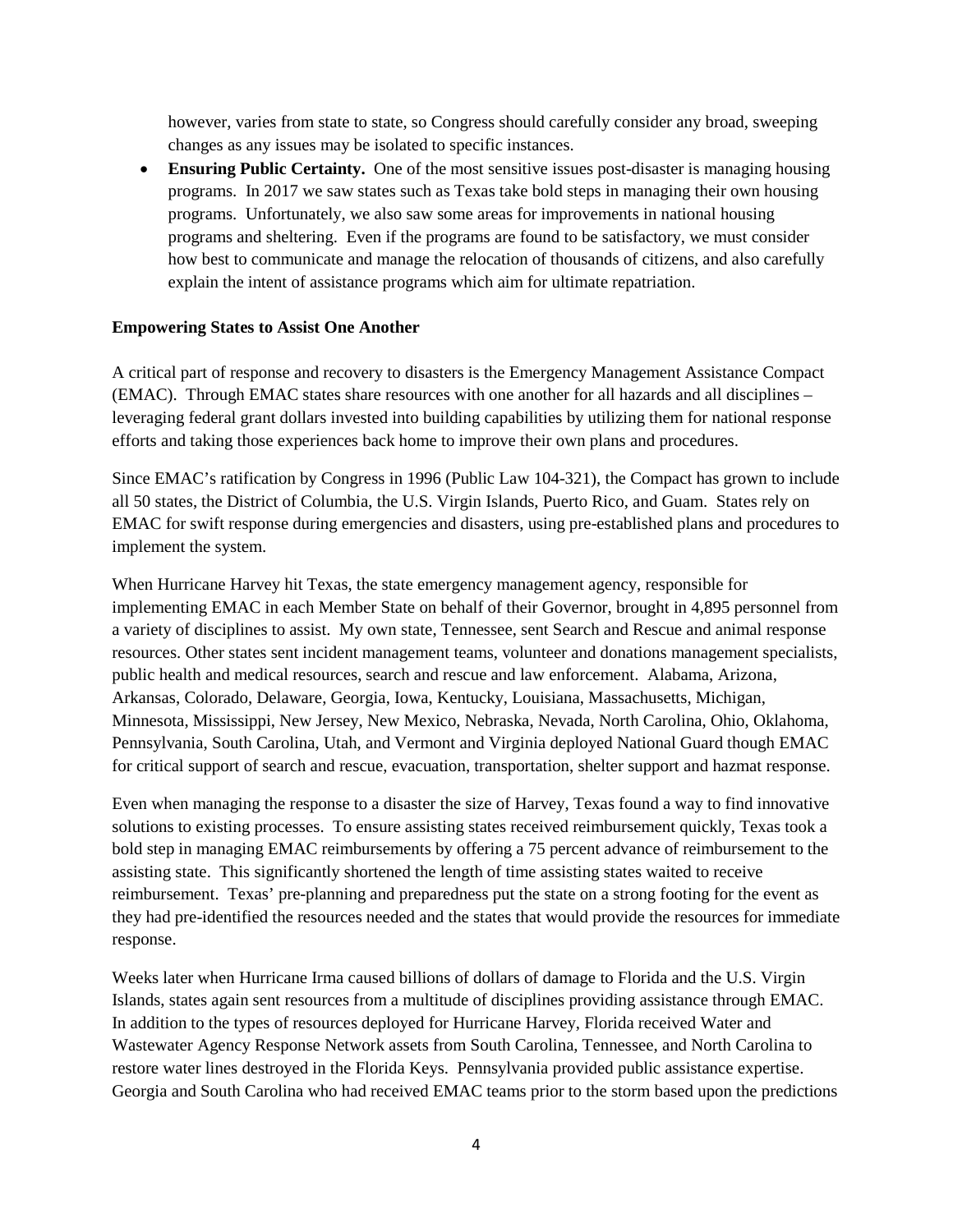turned into assisting states, providing incident management teams, telecommunications personnel, public health and nursing support for shelters, and National Guard assets. A total of 5,631 personnel with equipment mobilized in response to Hurricane Irma.

While the response was initially delayed due to communications and the initial logistics of moving resources across an ocean, states provided a robust response through EMAC to support resource requests from the U.S. Virgin Islands and Puerto Rico. Illinois deployed National Guard teams to be selfsufficient with sleeping bags and MRE rations knowing the inhospitable environment in which they were deploying. While missions are still ongoing today in the U.S Virgin Islands with the deployment of EMS from Arkansas and the joint deployment of a mobile medical hospital between North Carolina and New Jersey, in total, states sent 359 personnel and equipment to the U.S. Virgin Islands and 5,706 personnel and equipment to Puerto Rico in response to Hurricane Maria. New York leads the Puerto Rico response with the deployment of over 2,800 personnel and equipment.

States also sent teams to FEMA's National Response Coordination Center and the Regional Response Coordination Centers to coordinate the state response through EMAC with the federal response. The first team to stand up the EMAC liaison desk was from the District of Columbia. These teams worked with FEMA to garner critical support for transportation to both the U.S. Virgin Islands and Puerto Rico as well as housing for first responders.

At the same time states were responding to Hurricane Harvey, Irma, and Maria they also sent resources to Oregon, Montana, Nevada, California, Virginia, Kansas and Colorado in support of cyber-response, wildfires, the Las Vegas shooter incident and other events. Today, states are currently supporting lava events in Hawaii and flooding in Maryland.

In total, 19,196 personnel deployed through the EMAC from August 2017 to July 2018. Of those, 16,606 were in response to the 2017 Hurricanes. The stories coming out of these events are truly humbling. Teams sleeping in hotels without hot water or electricity so they can help to bring in resources. Law enforcement working long shifts to maintaining order. A team deployed into Puerto Rico with the ability to identify a critical agriculture issue and write an application that would yield a \$12 million grant to Puerto Rico from the United States Department of Agriculture (USDA). Medical, public health, and EMS personnel deployed into challenging situations able to overcome obstacles to save lives. Search and rescue resources conducted house-to-house operations to save lives.

EMAC is a testament to states helping states and the successes of continual improvements to plans and procedures. In May, NEMA conducted an after-action conference from the EMAC events of 2017. While the report is still being drafted, we will share a copy to the Committee as soon as it becomes available which we expect to be in the next month or so. Even though the report is not yet done, as we move into the 2018 hurricane season, states continue integrating lessons learned into future planning and preparing to help one another once again when the need arises.

#### **Building Capacity for 2018 and Beyond**

When considering how best to prepare for the next disaster season, any changes to policy, statute, or processes must be done with an eye toward comprehensive solutions. For example, efforts such as the Disaster Recovery Reform Act (DRRA), introduced by this Committee, and now passed twice by the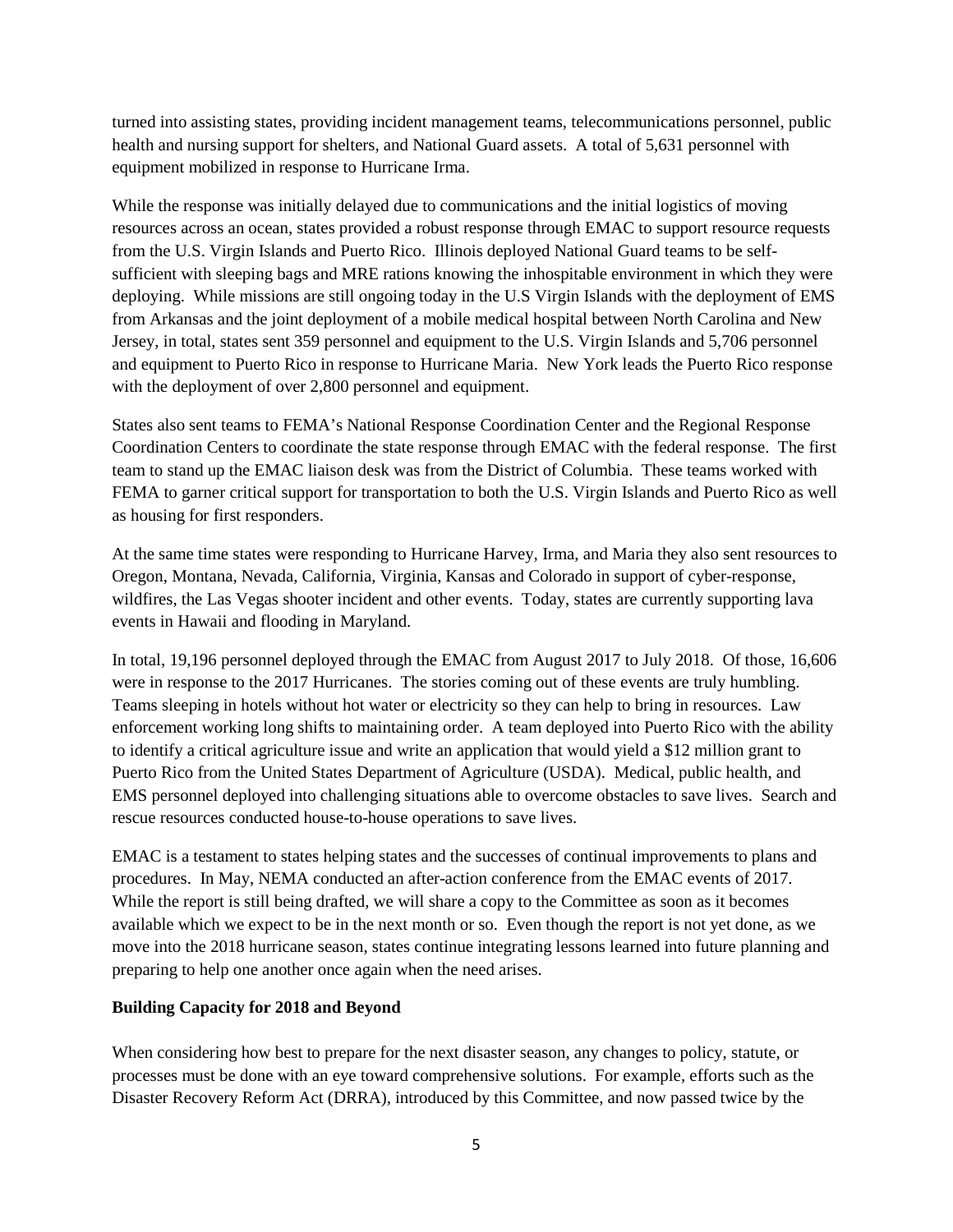House of Representatives, presents a clear roadmap of reforms to strengthen the emergency management community. Several key provisions of the DRRA stand-out in helping emergency managers take the next step in ensuring resilience.

- **Management Costs.** The legislation raises the amount currently available for management costs from 3.34 percent to 12 percent. This critical increase will allow states and locals to take on more responsibility, but as that shift occurs, the roles and responsibilities between federal, state, and local emergency managers must be well-defined. Furthermore, for this shift toward collaborative disaster management to be truly effective, FEMA should conduct a rulemaking to allow for management costs to roll-over from one disaster to another.
- **Pre-disaster Mitigation.** The commitment to pre-disaster mitigation in the DRRA is encouraging. By allowing six percent of disaster costs to go toward pre-disaster mitigation through the National Public Infrastructure Pre-disaster Hazard Mitigation Program, this nation will fundamentally shift the preparedness paradigm and drive down the long-term costs of disasters. Especially when coupled with the new finding that mitigation saved \$6 for every \$1 of investment, this provision will have long-lasting impacts.
- **Mitigation for Wildfire Prevention.** Since first included in the FY15 Appropriations bill, NEMA remains supportive of allowing FEMA to award Hazard Mitigation Grant Program (HMGP) funds to Fire Management Assistance Grant awards.

We appreciate the time and effort Members of the Committee and their staff dedicate to working with us in making small changes to some provisions as well, and look forward to finalizing those as the bill continues moving through conference this summer.

While we embrace much of what the DRRA offers, Members of Congress can also point to existing programs as ways in which the nation supports a culture of preparedness. Preparedness capabilities are critical to state, local, and tribal level emergency management systems. The inclusion of "preparedness" as a goal in the FEMA strategic plan is promising but does not match with the Administration's budget proposal to cut grants to states and locals that would aid in building preparedness capabilities.

Beyond the 2017 federally declared disasters, 22,552 events required state assets, while local assets supported 12,557 additional local and tribal events. FEMA is not a first responder during disasters, so without a thriving state and local emergency management system, many of these 35,109 events would likely have required costly federal support. Furthermore, strong capacity at the state and local levels allows FEMA to achieve the stated goal of disasters being "locally executed, state managed, and federally supported."

One of the key ways in which emergency managers build capacity is through programs such as the Emergency Management Performance Grant (EMPG). With a one-to-one matching requirement at the local and state levels, this program represents one of the best values in federal spending. EMPG continues as a critical driver of progress and success made across the country in preparing for, responding to, and recovering from all hazards. The program's success is shared by all levels of government and relies heavily on the continued, and decades-long, commitment of Congress.

In 2017, the federal investment in EMPG was \$350 million — a little more than \$1 per citizen — and with the match requirement and additional state and local investment, the return on investment exceeded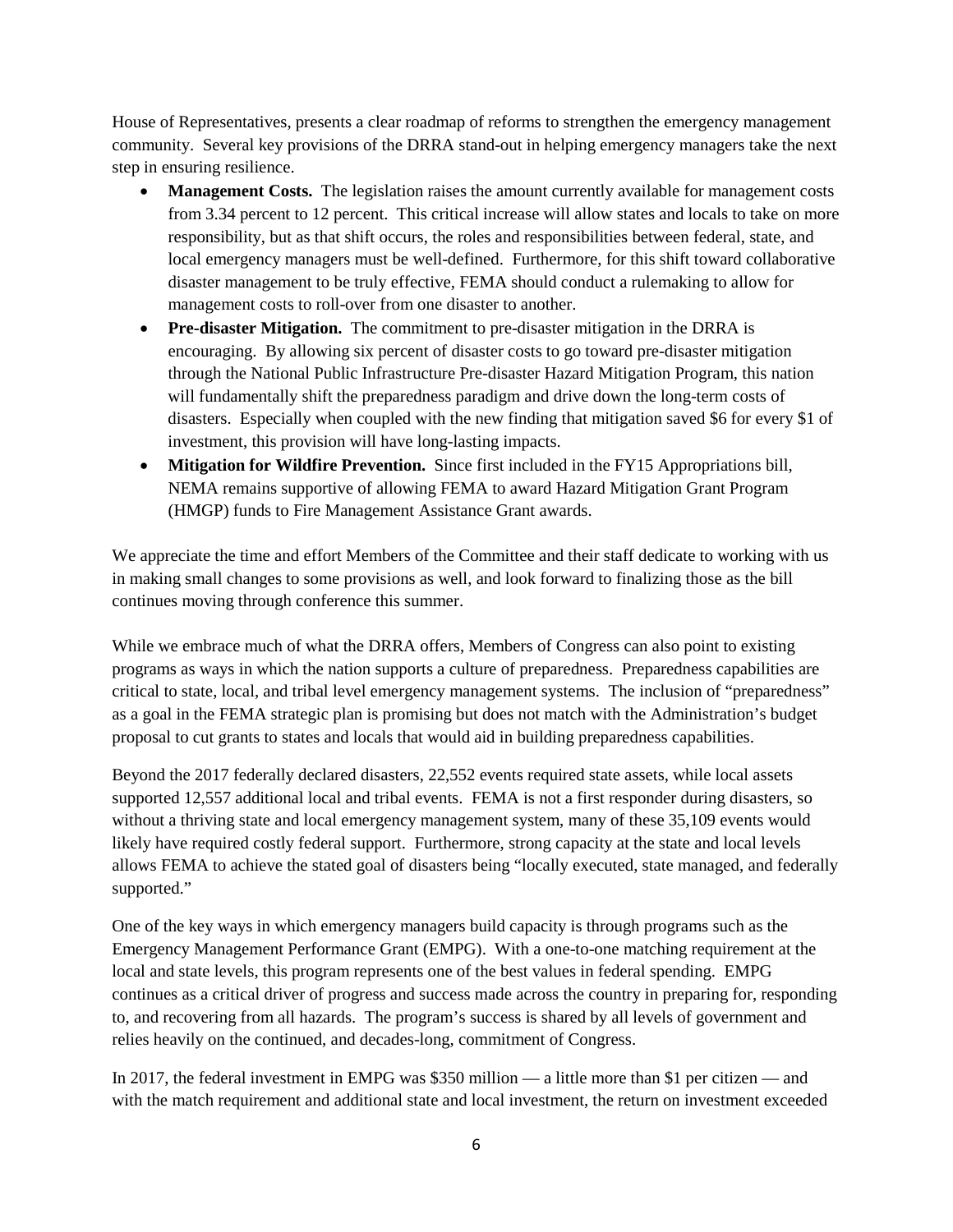\$700 million and was felt in communities from Maine to California. Every investment the federal government makes is matched dollar-for-dollar and, in most cases, states, locals, and tribes match even more, illustrating that any cuts to EMPG funding will have far-reaching and long-term impacts on readiness. In almost every category of positive community impacts the EMPG creates, emergency managers at the state and local level report improvements since last year's programmatic data.

For these reasons in FY19, NEMA joined with colleagues of the International Association of Emergency Managers (IAEM), representing local emergency management, in requesting a modest five percent inflationary increase for EMPG to \$368 million. Given the matching requirement of EMPG, many of which states and locals far exceed, this \$18 million increase will have a combined impact totaling at least \$36 million nationwide. Few other federal programs can demonstrate that rate of return. While Congress did not act on this request in the FY18 Omnibus, we continue to emphasize the importance of this program and the need for additional funding in FY19.

While we will continue to advocate for an increase in this important program, small changes can also be made through regulation to allow states and locals to build more emergency management capacity.

When managing disaster declarations, states and locals coordinate billions of dollars in Federal grants through FEMA. To help offset administrative requirements of these grants, FEMA regulations allow recipients to utilize a percentage for management costs. These management costs, however, are limited to each specific disaster and regulations do not allow grantees to economize by managing workloads across all open disasters. FEMA should allow grantees to utilize management costs across all open disasters which will ensure the building recovery and mitigation capacity; incentivize disaster close-out; and drive down the costs of disasters.

In June, NEMA and IAEM came together and submitted a proposal to FEMA on implementing this change, a copy of which is being included with this statement for the record. While this could be done administratively, Congressional persuasion often goes a long way toward affecting change, so we would appreciate any such support the Committee would be willing to provide.

#### **Conclusion**

On behalf of the state emergency managers, thank you again for holding this hearing and drawing attention to the needs of our community. Often in the wake of a major disaster or series of disasters; judgment is cast on federal programs and perceived successes or failures sometimes even before the flood waters retreat. As you examine the response to events such as those in 2017 and look to make changes to federal programs, before criticizing the response to an event, remember we are all in positions of trust, placed here by the people we serve. While it may be convenient to look to FEMA and heap praise or condemnation, even when they are not actively responding to a disaster, state and local emergency managers are still recovering from the last event and conducting the planning, building the capacity, and setting the stage for the next storm to approach, all while working diligently to implement and manage complicated federal programs.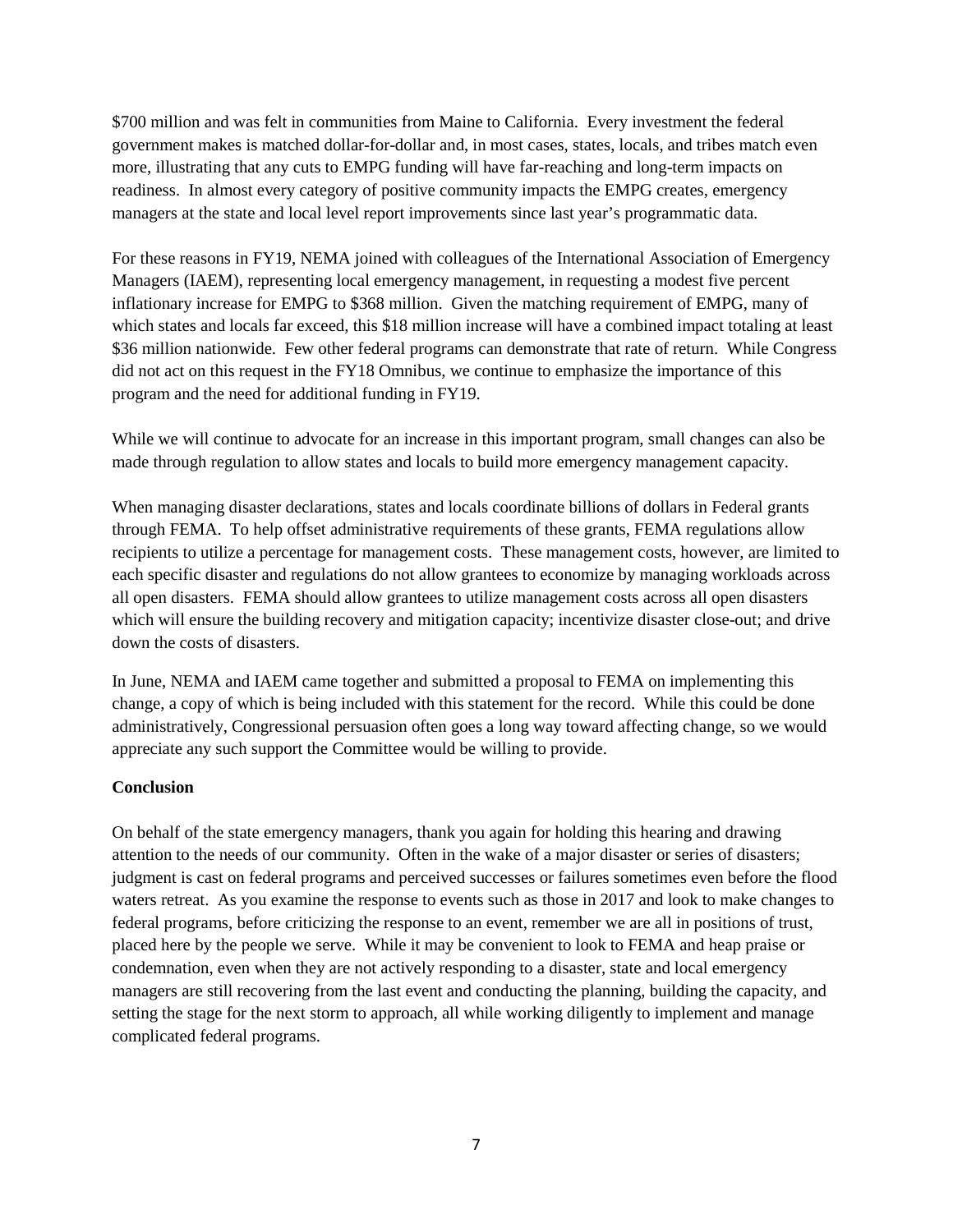<span id="page-23-0"></span>

*Written Statement for the Record*

**Mistie Gardner, CEM Emergency Management Coordinator City of Richardson, Texas**

**On behalf of the U.S. Council of the International Association of Emergency Managers (IAEM)**

**For the hearing: "Are We Ready? Recovering from the 2017 Disasters and Preparing for the 2018 Hurricane Season"**

**Before the Committee on Transportation and Infrastructure's Subcommittee on Economic Development, Public Buildings, and Emergency Management U.S. House of Representatives**

> **July 18, 2018 Washington, D.C.**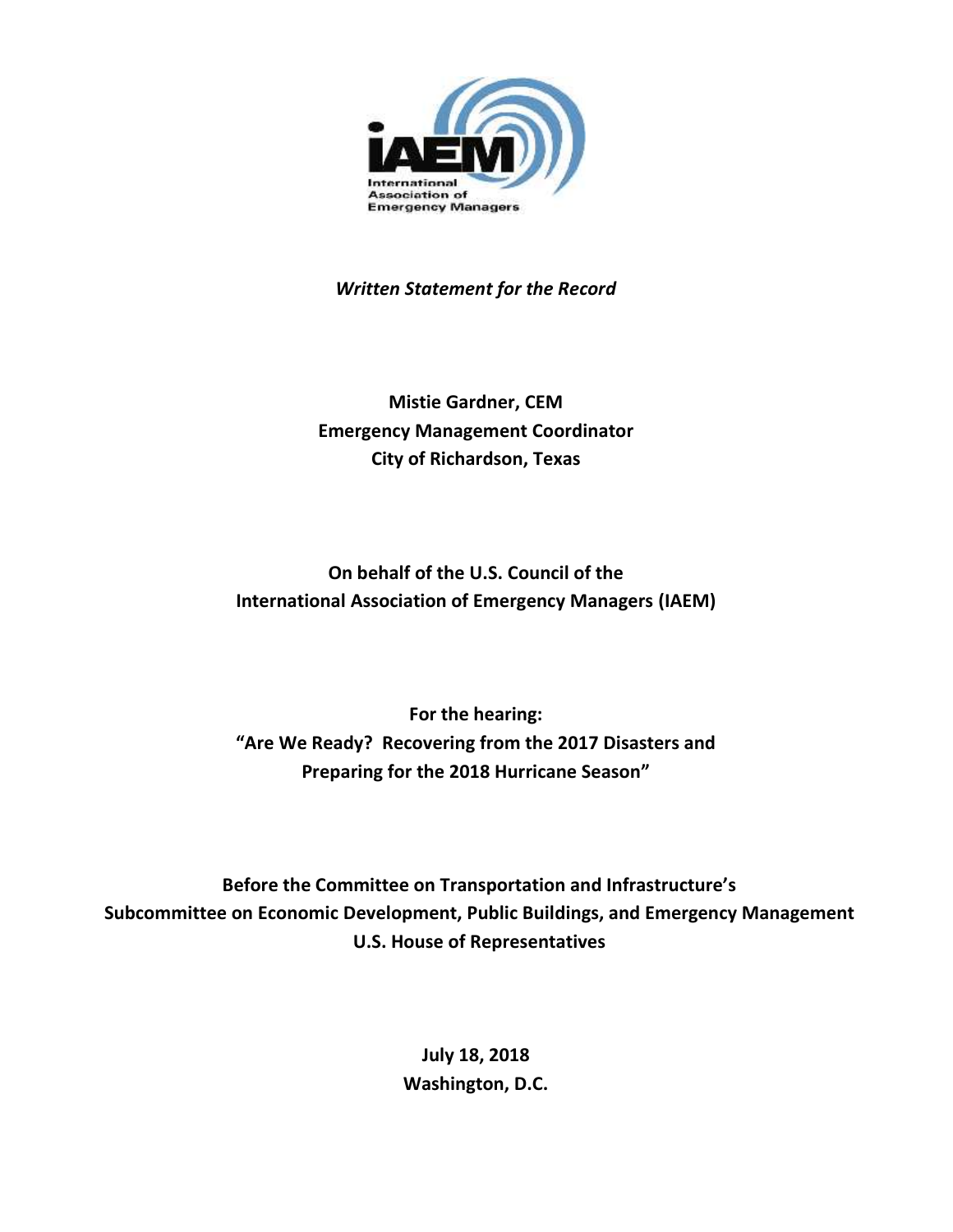Thank you, Chairman Barletta, Ranking Member Johnson, and members of the U.S. House of Representatives' Committee on Transportation and Infrastructure's Subcommittee on Economic Development, Public Buildings, and Emergency Management for this opportunity to testify on lessons learned from the historic 2017 disaster season to help guide our readiness for 2018 and into the future.

My name is Mistie Gardner, Emergency Management Coordinator for the City of Richardson, Texas. I have worked in public safety for 23 years, and I have been a Certified Emergency Manager for 10 years. I appear before you today as a representative of the U.S. Council of the International Association of Emergency Managers.

The International Association of Emergency Managers (IAEM), comprised of more than 6,000 emergency management professionals worldwide, is a non-profit educational organization dedicated to promoting the "Principles of Emergency Management" and representing THE profession dedicated to protecting America's local communities from all hazards and threats, natural and man-made.

Local governments serve as our nation's first line of defense when disasters strike. Immediately following a disaster, local responders, including emergency managers, are first on the scene and play a key role in coordinating local response and recovery efforts, working to mitigate further damage from disasters. In the aftermath of disasters, we coordinate and help fund clean-up, recovery, and rebuilding so our residents can return to their lives as quickly as possible. All disasters begin and end locally.

But, the most consequential work of local emergency managers actually happens BEFORE a disaster strikes. Emergency managers wake up every day thinking about and planning for the next disaster because hurricanes, public health emergencies, earthquakes, active shooters, floods, tornadoes, and technological hazards are going to happen, and usually with little-to-no notice. During times when we aren't responding to an emergency, emergency managers are hard at work behind the scenes, every day and in all levels of government and in all sectors of the nation, to help our communities become better prepared.

The 2018 hurricane season is already upon us, and numerous disasters have already struck the nation. I want to take a moment to look back at lessons learned during last year's epic hurricane season. I hope to contribute to the discussions Congress and FEMA are having about reforming our Nation's systems of disaster recovery. Ultimately, it is the hope of IAEM that Congress will pass the Disaster Recovery Reform Act (DRRA) as a demonstration of the federal government's commitment to supporting pre-disaster mitigation and helping to develop a culture of preparedness in which we are all more resilient to the impacts of disaster.

From August through October 2017, in response to Hurricane Harvey, I worked on a variety of different missions. On my first deployment, I served as the Emergency Operations Center Manager for the City of Dallas to help coordinate the sheltering of approximately 5,000 evacuees. During my second deployment, as a member of the Texas Emergency Management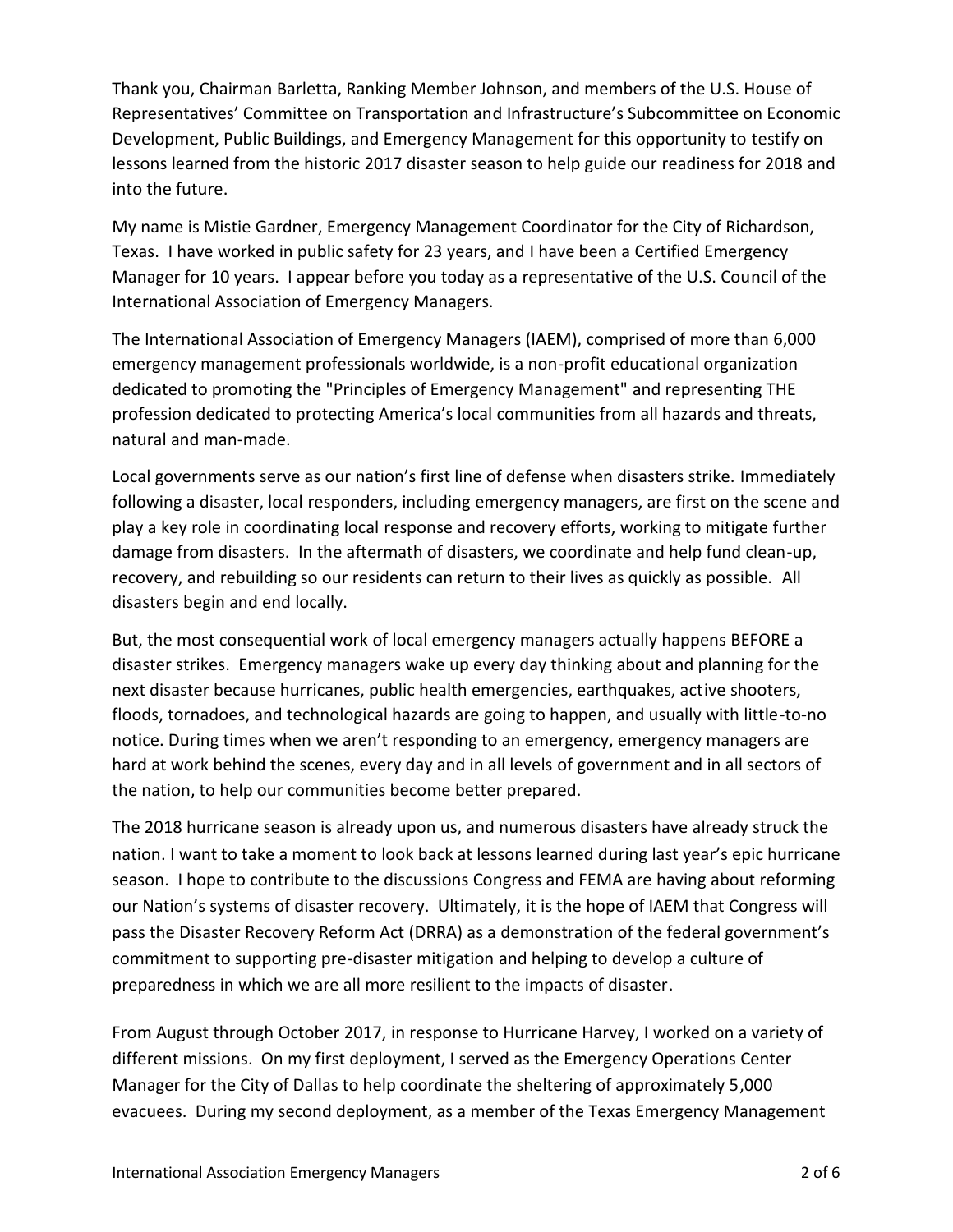Assistance Team (TEMAT), I worked in the State Operations Center to coordinate Public Works resources from around the State including 188 personnel to 28 impacted locations. I also helped process 450+ Memoranda of Understanding (MOUs) for response personnel statewide including 60 emergency management personnel deploying to 16 impacted jurisdictions. And, finally, I was deployed to the Victoria Disaster District as part of a Recovery Assistance Team supporting the recovery needs of 7 jurisdictions, including help with Public Assistance, Debris Management, and Damage Assessment. Based on my experiences, I offer the following thoughts to help provide context to the Subcommittee's deliberations and for the good of all emergency management stakeholders.

### **Information Sharing During a Disaster**

Several information-sharing challenges have presented themselves from prior disasters and were again experienced during Hurricane Harvey. The "right to know" clause in many of the overarching policies needs to automatically include emergency management personnel. For instance,

- Local jurisdictions are responsible for providing safety for patrons at a public shelter. However, if jurisdictions utilize non-governmental assistance such as the American Red Cross (ARC), the assisting organization cannot share the registration information with the local government. Thus, the local law enforcement agency does not have adequate information by which to check criminal history, warrant information, or even the sex offender database of those staying in shelters meaning there is no visibility for local officials to protect shelter residents from violent offenders.
- Granting the Federal Emergency Management Agency (FEMA) flexibility to provide information to local governments related to the programs FEMA is offering in assistance and housing programs would alleviate a lot of confusion and frustration. Due to Federal Privacy Act (1974) restrictions, FEMA is not allowed to provide information to local jurisdictions about FEMA applicants unless a written consent is given. While this waiver could be obtained, it isn't routinely done resulting in FEMA staff who are not afforded the latitude to share this information with local emergency managers. Without knowledge of services FEMA is providing, emergency managers have NO ground truth about the remaining impacts on our citizens and what services that local governments COULD provide to address the gaps in FEMA assistance.
- No requirement exists for communication service providers to share information with local governments for the sole purpose of emergency/disaster warning communications. While many jurisdictions have systems in place to warn the public and provide emergency information, the only information we can ascertain directly is "land line" information. This does not include cellular telephone numbers, satellite or Voice Over Internet Protocol products. The existing laws allowing the sharing of emergency number information has not kept up with the technology. In my jurisdiction alone, we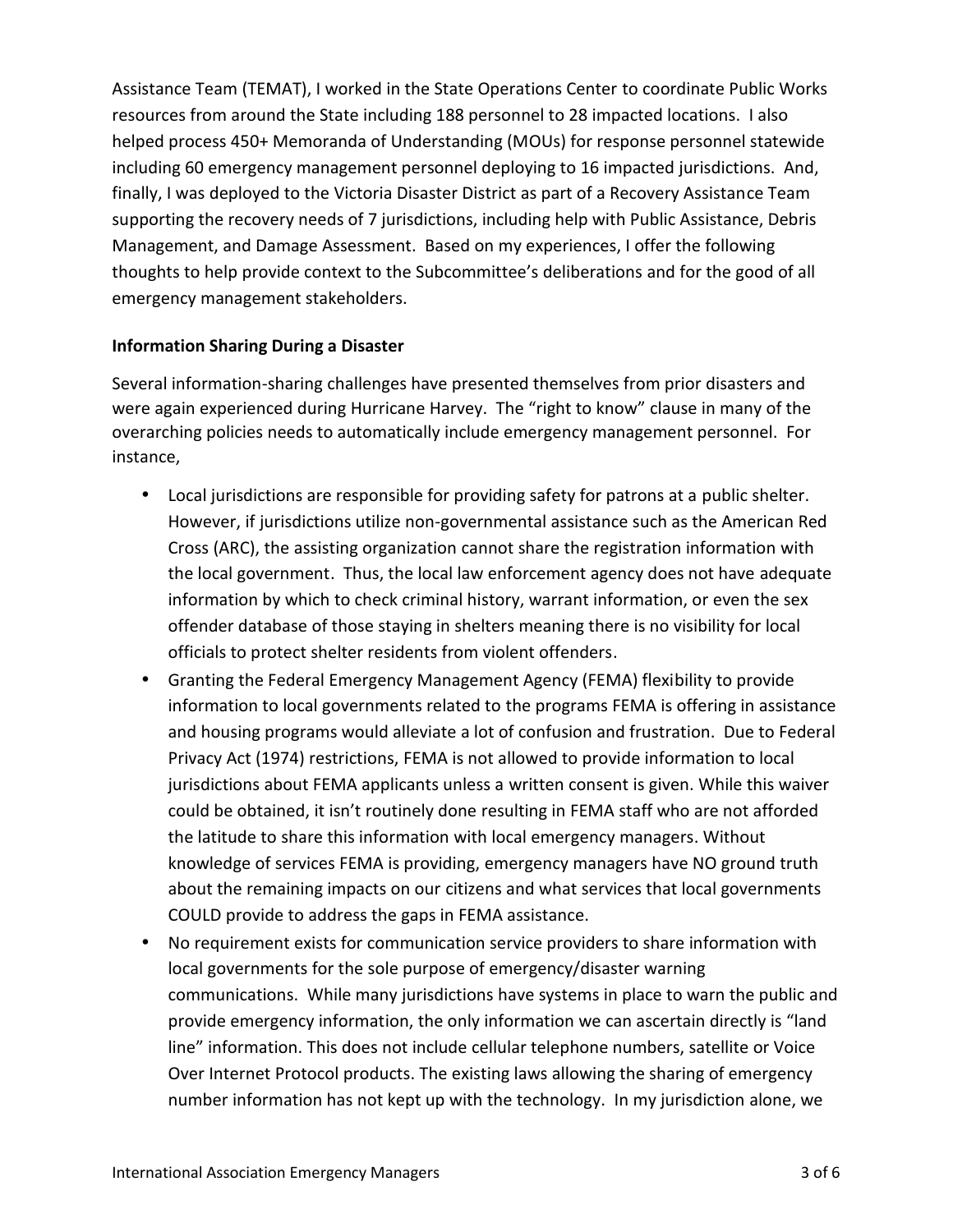are losing 1,000 numbers per year on average due to citizens' migration from the "land line" service, to virtual and cell service only options. We do not have a way to access this data directly and most service providers see it as proprietary. As a result, citizens must register their numbers with us in order to receive life-saving emergency information. We work to educate the public regarding this fact but competing messaging and systems cause confusion for the public. While the Integrated Public Alert and Warning System (IPAWS) specifically fills a gap for widespread disasters and provides life-saving information of its own, the extensive nature of how warnings are distributed through the system causes confusion for the public because IPAWS messages cannot be limited to a geographic area. Thus, local governments cannot use IPAWS for localized warning information and especially for pre-disaster or preemptive messaging. In this context, if a local government uses IPAWS for a localized emergency it can easily cause citizen confusion, frustration as well as the unintended consequence of warning apathy. Truth be known, depending in which state one resides, many local governments do not have the authority or mechanism to directly activate IPAWS due to these limiting factors. All the while, IPAWS public service announcements rightly promote the use of the system for public warning and reference local governments' ability to activate the system for this purpose. The result, citizens are confused about the need to register for local notification systems. In the end, systems which are all meant to serve the public are inadvertently working against one another. We could mitigate these challenges if emergency managers are afforded direct access to public communication information for emergency messaging purposes.

#### **FEMA Intermittent and Contract Recovery Employees:**

Because of the intermittent nature of disasters requiring FEMA disaster recovery assistance, FEMA utilizes personnel who are temporary employees or contracted employees. These FEMA representatives sometimes provide misinformation to local governments contradicting the published Public Assistance guidance requirements. In prior disasters, locals have paid the price for taking guidance/instructions from the federal and state contract personnel who are sent to them as "experts." This has resulted in attempts to recover funds from a local jurisdiction that were applied for in good faith and on the guidance of good-intentioned contract staff. A change in the Stafford Act could remedy this unexpected hardship on locals from recoupment of funds if the jurisdiction were allowed to provide written evidence of erroneous guidance provided by contracted recovery staff.

#### **Adequate Shelter Facility:**

Local jurisdictions who are inland that support coastal evacuations do not have essential resources to shelter evacuees in a timely manner. A mechanism to improve this condition would be allowing local governments to utilize mitigation funds to build shelter capacity inland. Revision to the Stafford Act to allow local jurisdictions to house evacuees in all available shelter options is necessary. Currently, we are prohibited by federal statute from housing evacuees in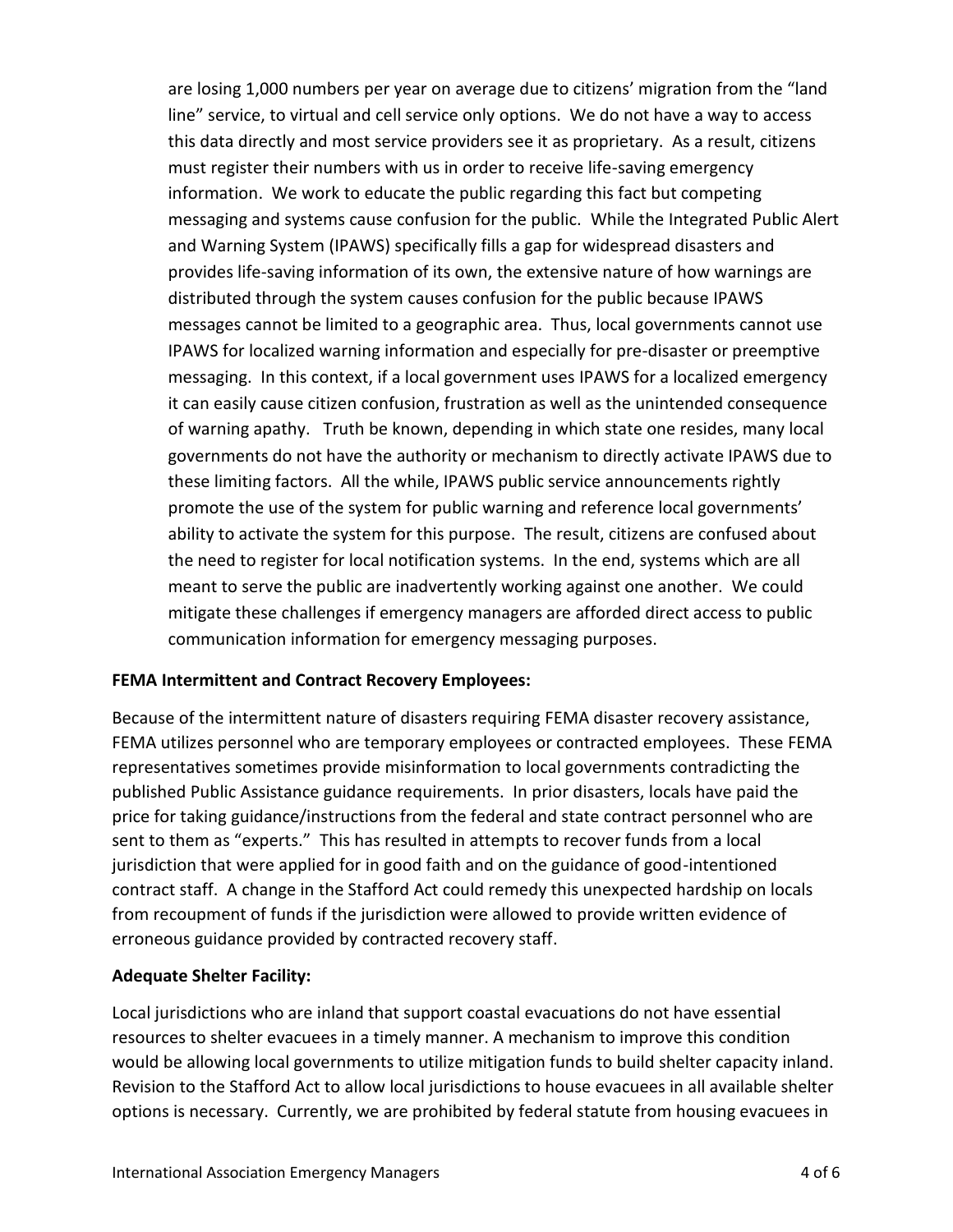anything other than congregate shelters. Allowing the flexibility to house in church camps, dorms, camping cabins and other private or semi-private locations and still be eligible for Public Assistance reimbursement would build shelter capacity significantly.

### **Environmental and Historic Preservation (EHP) Process:**

While this process is valuable and beneficial, the current method of use is ineffective and wasteful. Local, state, and federal staff waste time and money due to the extent to which these are currently required. For example, once we complete the next grant project, we will have completed 6 EHPs for the same location, our local Emergency Operations Center (EOC). The first one was obviously important when we were building the facility and grant dollars were going toward the capabilities within the structure. However, once a structure is built, thought should be given to limiting the types of work that require an EHP. We have had to do full EHPs for things such as installing a replacement display on an existing wall and installing an AV component into an existing AV Rack within a server room. I do not believe the intent of this policy was to require this type of review, but the interpretation of the policy is forcing this issue. Thus, updates and clarifications of policy can prevent this type of over-use and would be helpful, saving time and money at all levels of government.

### **Public Assistance vs. Mitigation Projects:**

Public Assistance allows for a damaged structure to be repaired to "pre-disaster" condition, taking into consideration current building code requirements. Then, the jurisdiction may apply for Section 406 funding to take sustained actions to reduce or eliminate long-term risk to human life/property from a hazard event. While it is allowable to combine the two, it typically adds significant delays to the repair of a critical facility. If the process could be streamlined for 406 mitigation funds to work more efficiently with general PA projects, this issue could be alleviated and the rebuilding process would be more efficient for the locals as well as the State and FEMA who are trying to administer the funds. Additionally, it would make significant impacts toward local mitigation efforts if part of the Program Delivery Manager's scope was to provide clear guidance on the benefits and best way to leverage 404 versus 406 Mitigation funds. Opportunities are not fully realized if locals are not aware of the potential for mitigation projects. This would save money in the future by preventing duplication of efforts and allow more strategic use of funding to shorten timelines to create resiliency and positively impact mitigation efforts.

### **Cost/Benefit Analysis:**

The current Cost/Benefit Analysis (CBA) does not evaluate to the extent needed, impacts to either environmental or social areas. These areas, admittedly difficult to measure, play an important part in both mitigation and recovery. FEMA has a precedent for including multiple factors to determine assistance, such as the factors for Individual Assistance. A similar process could be employed beyond a limiting numeric measure with the CBA. The integration of a multi-criteria benefit analysis could help to identify a broader range of potential mitigation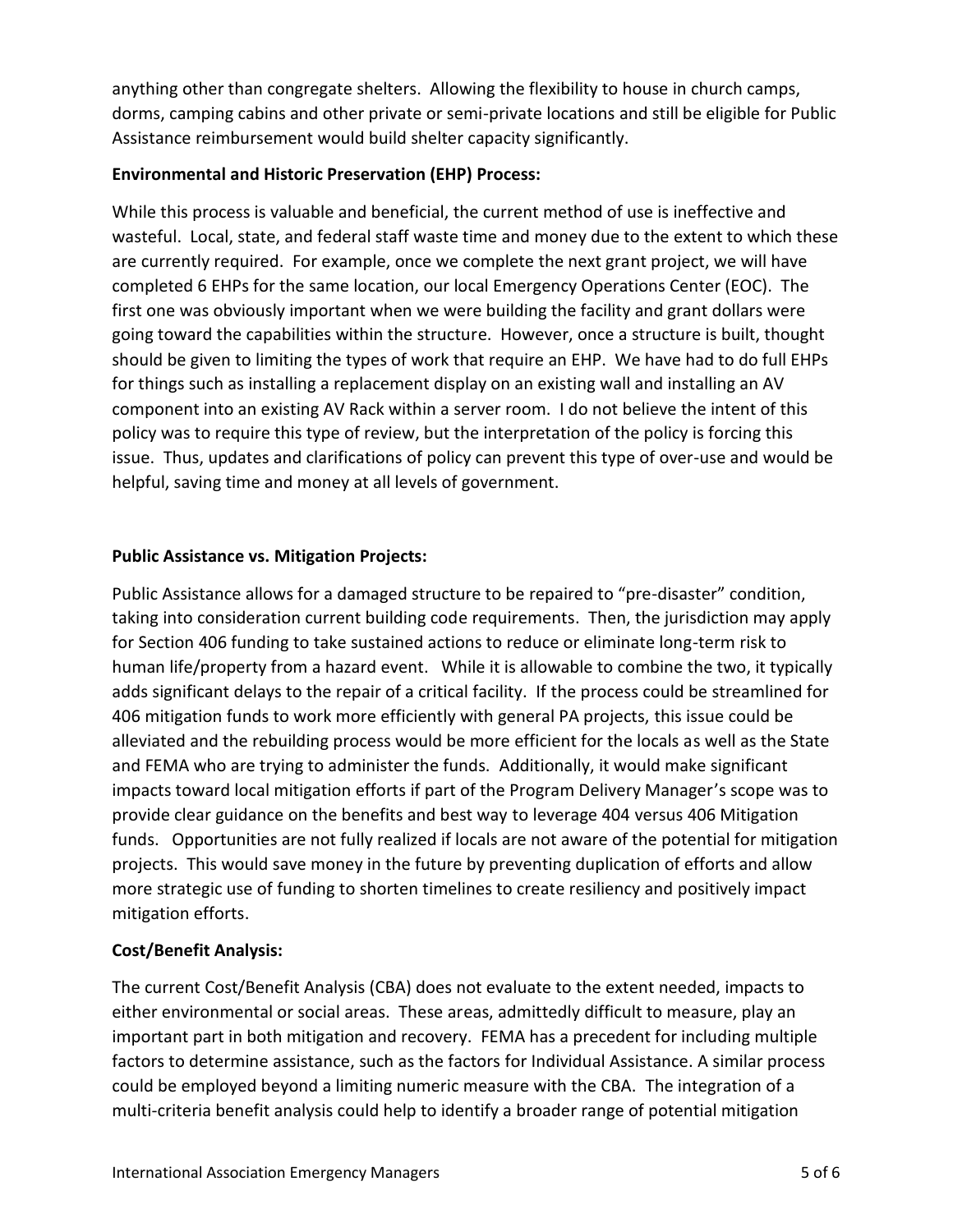measures and look beyond the CBA to other factors to positively impact an areas' ability to protect against future hazards and threats. As a start, a provision in 406 and PDM to allow for a preference for multi-jurisdictional hazard reduction regardless of the CBA would be helpful. For instance, a flood control project spanning an entire stream over multiple jurisdictions versus a single larger, more populated jurisdiction making improvements to only one small section of that same stream has farther-reaching improvements even though the CBA may not be as high.

**Increase in Pre-Disaster Mitigation Grants:** Congress should increase its commitment to disaster readiness and resiliency by authorizing and appropriating more funding for pre-disaster mitigation as well as by increasing the range of projects in which jurisdictions can apply and use that mitigation funding. The more jurisdictions are able to do ahead of a disaster, the stronger the resiliency after a disaster. To compare, in 2017 PDM for the **Nation** was \$90 million. For Harvey alone, the State of **Texas** has been allocated \$1 billion, with \$500 million up front. Given Harvey's unprecedented nature, the post disaster mitigation funding is crucial without a doubt. However, if Congress would increase pre-disaster mitigation funding each year, the cost of disaster mitigation funding after the fact would undoubtedly be lessened. Jurisdictions typically know the appropriate and most cost-effective pre-disaster projects to undertake. These projects could have exponential mitigation benefits ahead of a disaster with more time to plan and implement protection elements before citizens are hurt by disaster. Unfortunately, with the currently limited nature of pre-disaster mitigation funding, they often must wait for post disaster funding to support completion of these projects.

In closing, I sincerely appreciate your giving me the opportunity to share my thoughts about the response to Hurricane Harvey. Some of the suggestions I provided may not be directly applicable to the work you are doing in drafting the Disaster Recovery Reform Act, but I hope my testimony will help foster a discussion among all emergency management stakeholders as we all strive to improve the way we, as a Nation, respond to disasters. It is my hope that we will learn from the lessons of 2017 in order to make our communities safer and more resilient in 2018 and beyond.

Thank you, Chairman Barletta, Ranking Member DeFazio, and to all members of this Subcommittee.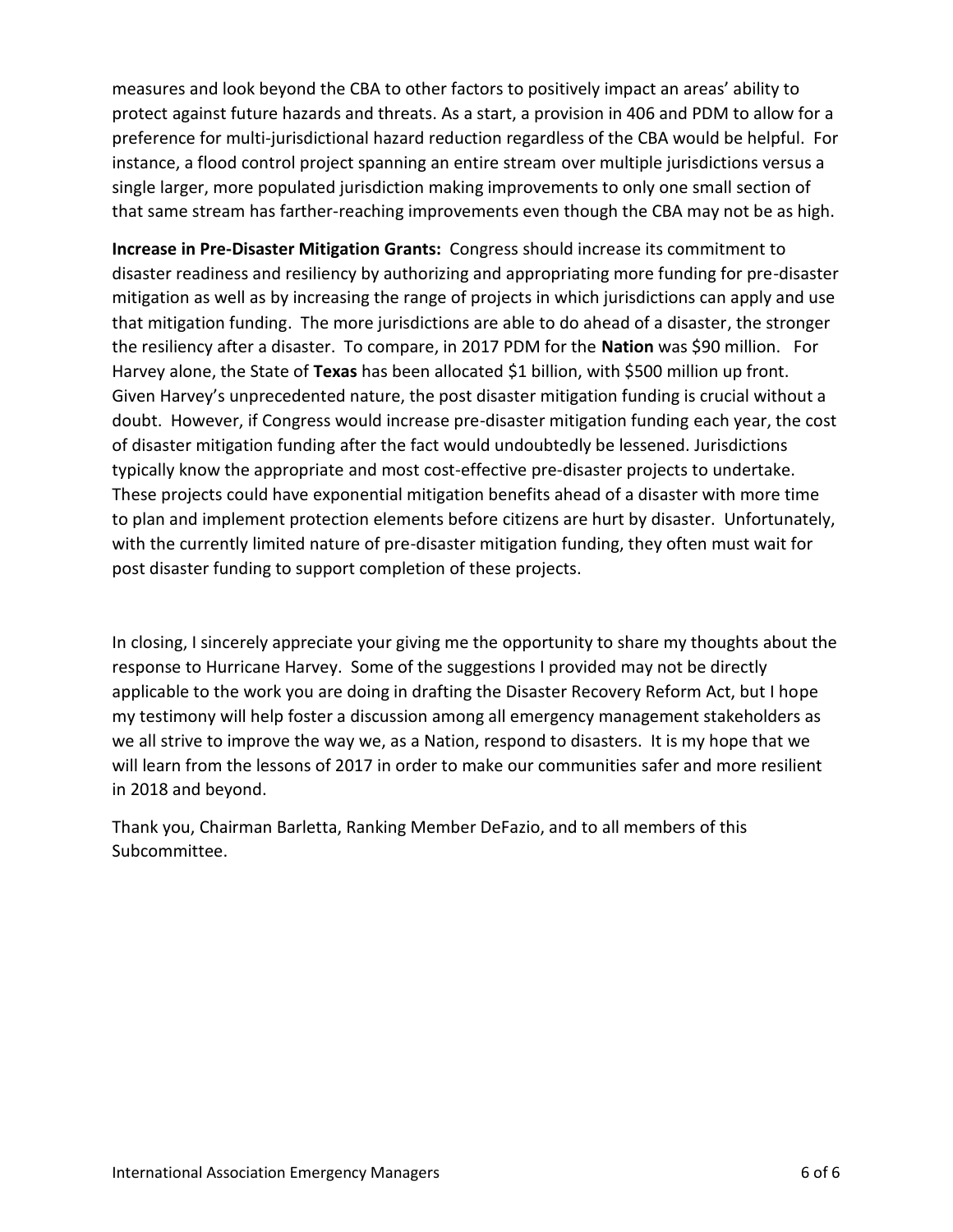# **Written Testimony of Robert David Paulison**

# <span id="page-29-0"></span>**Former Administrator, Federal Emergency Management Agency**

# **On behalf of**

# **The BuildStrong Coalition**

# **before the**

# **U.S. House of Representatives Committee on Transportation & Infrastructure Subcommittee on Economic Development, Public Buildings, and Emergency Management**

**Wednesday, July 18, 2018, 10:00 AM**

# **2167 Rayburn House Office Building**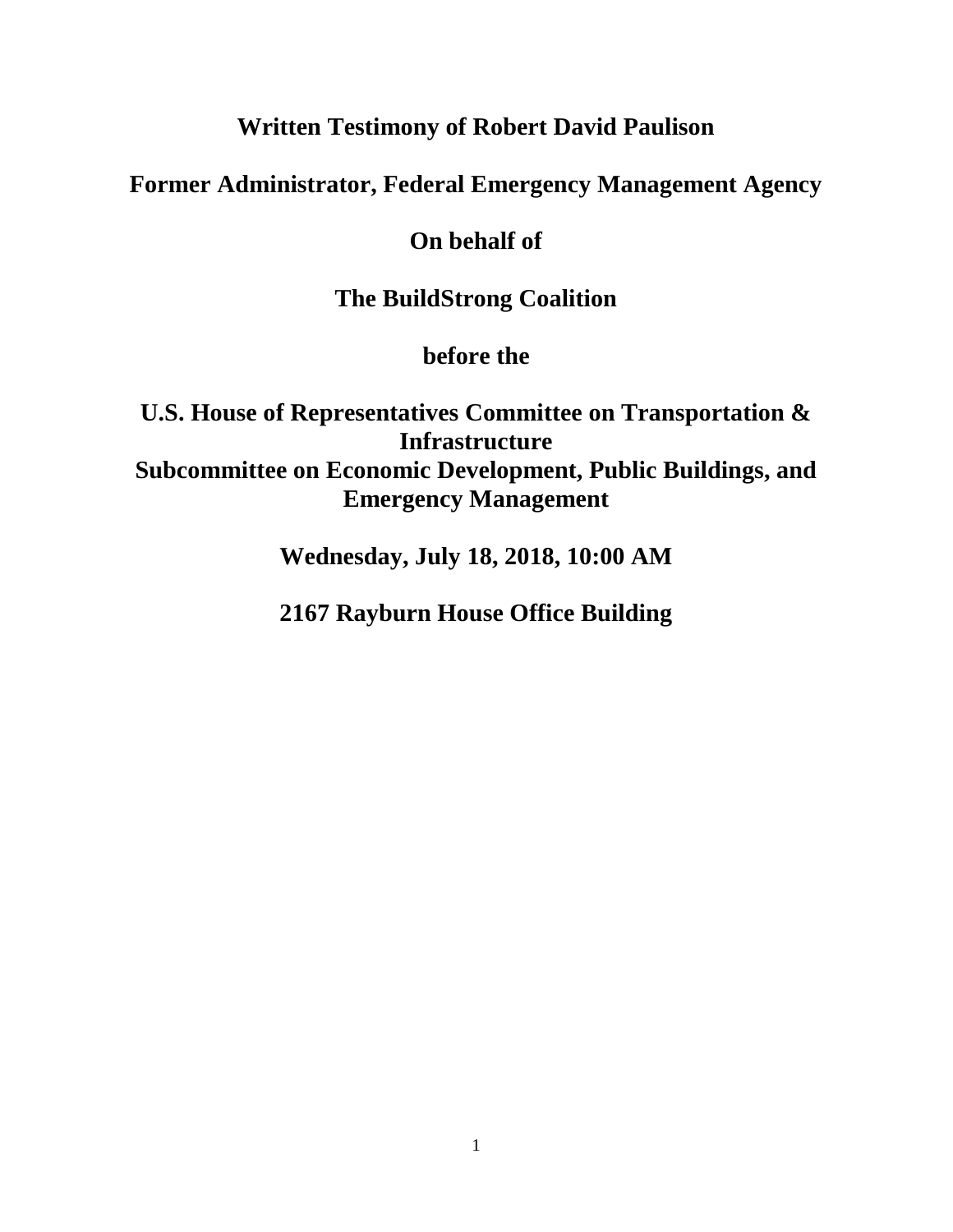Chairman Barletta, Ranking Member Titus, and distinguished members of the Committee, I would like to thank you for holding this important hearing today assessing the recovery from last year's litany of disasters and preparing for the upcoming Atlantic Hurricane Season. I continue to be grateful for the leadership demonstrated by the Chairman and Ranking Member and for the opportunity to share my expertise with the Committee on behalf of the BuildStrong Coalition.

I have over 40 years of experience dealing with natural disasters at the federal, state, and local levels. During my career, I served as Administrator of FEMA from 2005 to 2009, Administrator of the U.S. Fire Administration from 2001 to 2005, Director of Preparedness at FEMA from 2003 to 2004, and Fire Chief of the Miami-Dade Fire and Rescue Department from 1992 to 2001. I spent the 21 years prior to that rising through the ranks of the Miami-Dade Fire Department, beginning my career as a rescue firefighter in 1971. I have a deep appreciation for the tremendous service of our nation's first responders and emergency management officials.

I have previously shared with members of this Committee my experience with the devastation caused by major hurricanes like Andrew in 1992 and Katrina in 2005. These experiences I provided me with a unique understanding of the inherent problems with our nation's disaster preparedness and response system and how we can better position FEMA to respond when a disaster strikes. Last year was a particularly devastating one for disasters, with seventeen named storms during the Atlantic hurricane season totaling over \$200B in damages and a death toll in the thousands according to some estimates.

I would like to congratulate FEMA on their performance in 2017 in response to these disasters. Having sat in the Administrator's chair, I know well the challenge Administrator Long and his entire team faced. In total, the hurricanes and California wildfires affected more than 47 million people — almost 15 percent of the nation's population. FEMA registered nearly 4.8 million households for assistance, an impressive performance. I also know that disaster recovery, no matter how well executed, is only part of the solution.

These are astounding numbers, and our focus should remain on helping those who have lost so much. But it is beyond time to give serious consideration to why we continue to leave lives, homes, and communities vulnerable. The evidence is overwhelming. Better land use, modern science applied to home construction, and increased mitigation measures can dramatically reduce the devastation brought by these disasters. We must find a way to incentivize and reward with the appropriate level of funding communities who invest in resiliency and stronger building codes, and who make smart pre-disaster mitigation efforts.

The cost-share provision included in the Bipartisan Budget Reform Act signed into law by President Trump earlier this year — as part of the Disaster Recovery Reform Act passed by this very committee — represents a major step forward in creating these incentives. However, this measure should only be the beginning.

With another busier-than-expected hurricane season ahead, we have our work cut out for us. Looking ahead, members of Congress should have a great deal of urgency in getting the entire Disaster Recovery Reform Act, include the helpful measures not passed into law, to the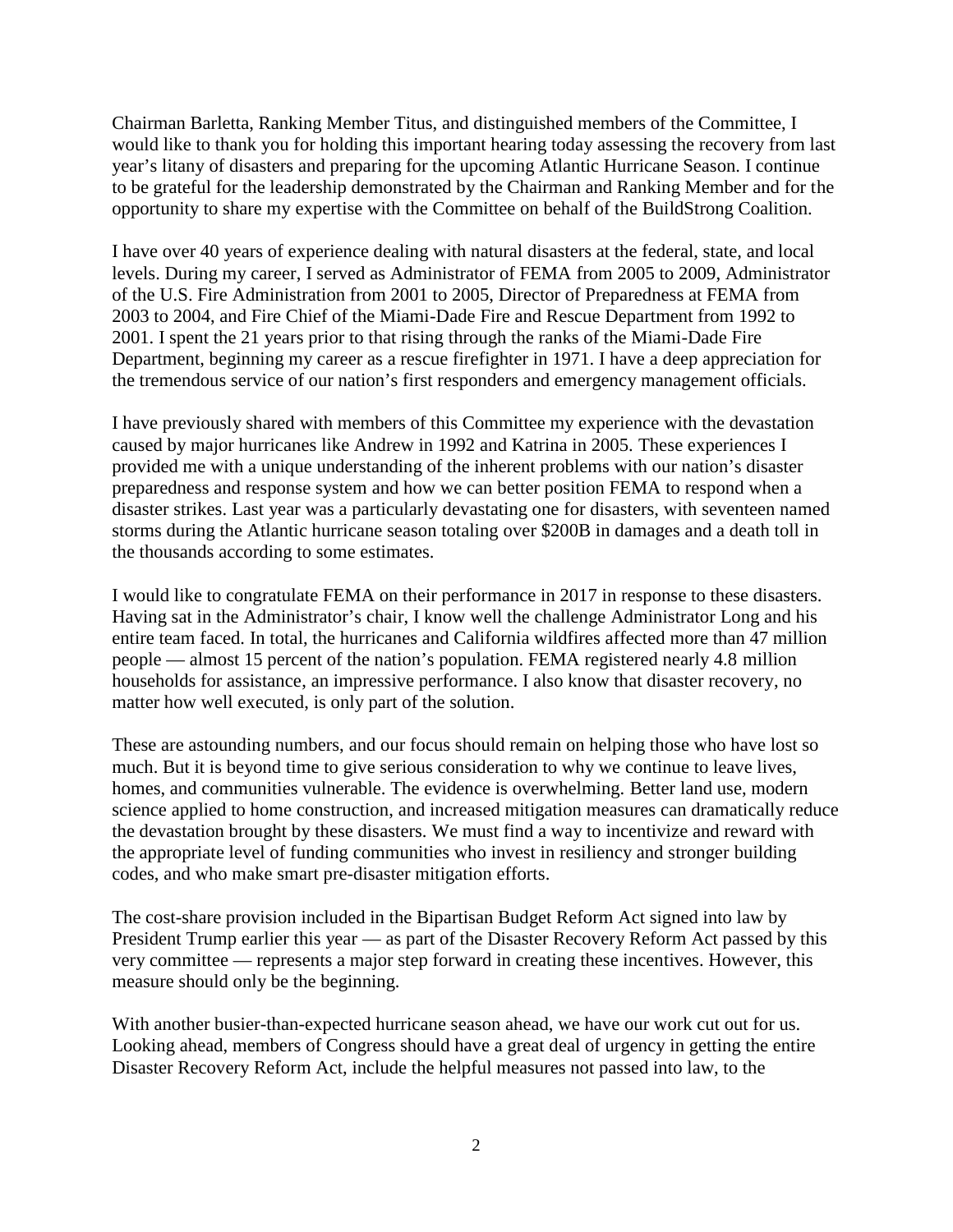President's desk. Also before us, however, is FEMA's task in effectively and efficiently implementing the aforementioned cost share adjustment provision passed into law.

Let me make clear that I applaud FEMA for their serious consideration of this measure and their willingness to embrace challenging task in ensuring its implementation. With that in mind, I believe it is important for those in charge to weigh a few key considerations.

While perhaps obvious, the purpose of the cost share incentive — that the extra payment beyond the existing federal cost share should reward states that take measures that will reduce their exposures to vulnerabilities identified in their mitigation plan — should help inform any future decisions.

It will also be important to examine whether the actions taken by states actually had an impact on reducing future disaster losses. After all, if states are to be rewarded with extra disaster funding, the criteria by which they receive those funds must be based on actions that will directly impact disaster losses.

Further, the task of establishing what the actual baseline standard should be for states to receive the minimum 75% cost share from FEMA will be crucial. Any extra funds received as part of the additional 10% outlined in the incentive provision should go to states that take action beyond this agreed-upon base standard.

Taking these core considerations into account, I would like to offer four specific recommendations that, based on my experience, I believe would be effective in informing FEMA as they work to implement this provision and begin the process of reversing our current backward approach to disaster mitigation.

1. **Establishing a Pilot Program.** The cost share incentive should be established as a FEMA pilot program to ensure maximum flexibility and speed of enactment. This program should not be subject to full federal rule making procedures that will delay its deployment.

A minimum standard should be established such that, in order to be eligible for enhanced federal cost share, a state must have a statewide building code with an enforcement mechanism. FEMA should develop a score to measure the effectiveness of the code, which states would have to meet at a minimum level. This would exist as a simple "yes" or "no" answer for any consideration of additional funds (i.e. if "yes," then proceed to the next step; if "no," then there will not be any consideration for additional funds).

While not part of the current measure, I propose consideration that in the future, a "no" answer could lead to a reduction of the 75% baseline share.

**2. Requiring a State Mitigation Plan.** A state must have a working mitigation plan that identifies top vulnerabilities and the steps a state must take to reduce these vulnerabilities. Having such a plan would be in the minimum requirement category and one of the previously-mentioned "yes"/"no" answers for consideration of additional funds.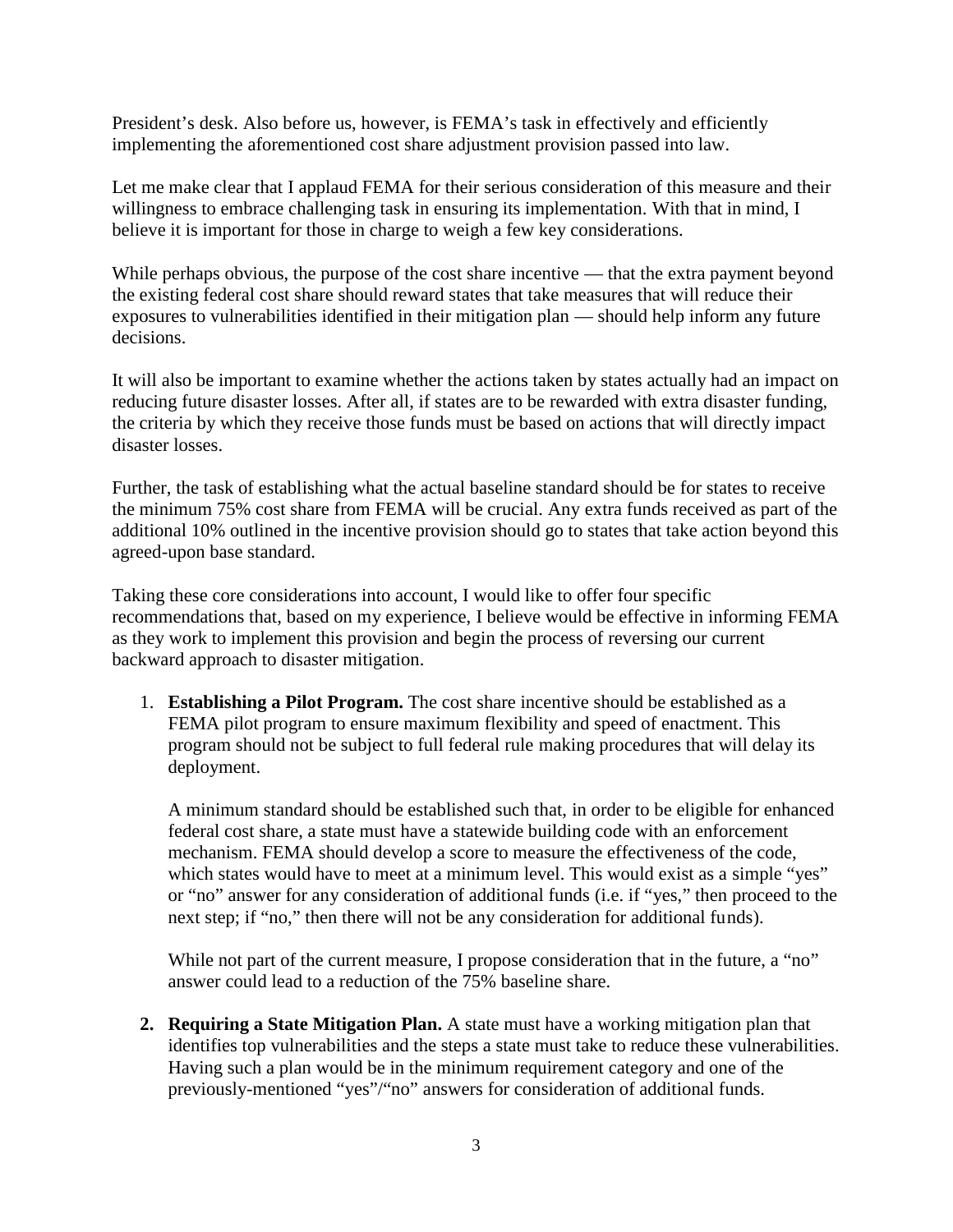**3. Taking Action on Loss Reductions.** In order to receive any funding above the 75% minimum amount, states must implement actions identified in their state mitigation plan and building code. These states would have to demonstrate concrete actions taken toward mitigation future disaster losses in order to earn the additional funds, but they would not have to take *all* actions identified in order to achieve added disaster funding. States could earn these funds even if they did not have all aspects of the current recommended code as long as the extra measures adopted are deemed impactful to mitigate against loss of life or property. While it would be encouraged and rewarded for states to take every step available, I understand that only so much is achievable for certain communities. Those unable to do so should not be punished if they are able to hit some milestones but not others.

Another important caveat is that all extra funds received by a state must be used for mitigation purposes, not for response and/or recovery efforts. Allowing as much would be a regression to the increasingly ineffective system already in place.

These identified actions would be assigned a weighted system that could use a measure such as the Insurance Service Office (ISO) Build Code Effectiveness Grading Schedule, also known as BCEGS, in addition to other credit calculation tools.

This overall incentive structure should include the following criteria:

- i. Building Codes: Adoption of the most recent recommended building code and maintaining a model code no older than 6 years; Implementing changes to state and local building codes that address key vulnerabilities identified in a state's mitigation plan.
- ii. Life Safety: Adding life safety code enhancements such as a residential sprinkler requirement, other fire suppression measures, non-flammable standards, and other life safety requirements to building codes. As lives are on the line, we must also provide incentives for states to promote fire sprinklers and insist that that code officials get the nonflammable and seismic standards right and that they are enforced.
- iii. Infrastructure: Assessing the necessary public/private infrastructure protection measures for flammable, seismic, and other resilient and life safety code requirements for pre-disaster prevention and a faster recovery post-disaster, in addition to any steps taken to implement those protections.
- iv. Tax Credits: Providing tax credits or other tax incentive programs to encourage consumers or states to take actions to strengthen property against vulnerabilities identified in a state mitigation plan for both existing properties and new construction.
- v. Education: Educating contractors and consumers on actions they can take to strengthen properties.
- vi. Post-Disaster Assessment: Providing a method for determining how a state will handle an increased need for building code enforcement resources following a disaster.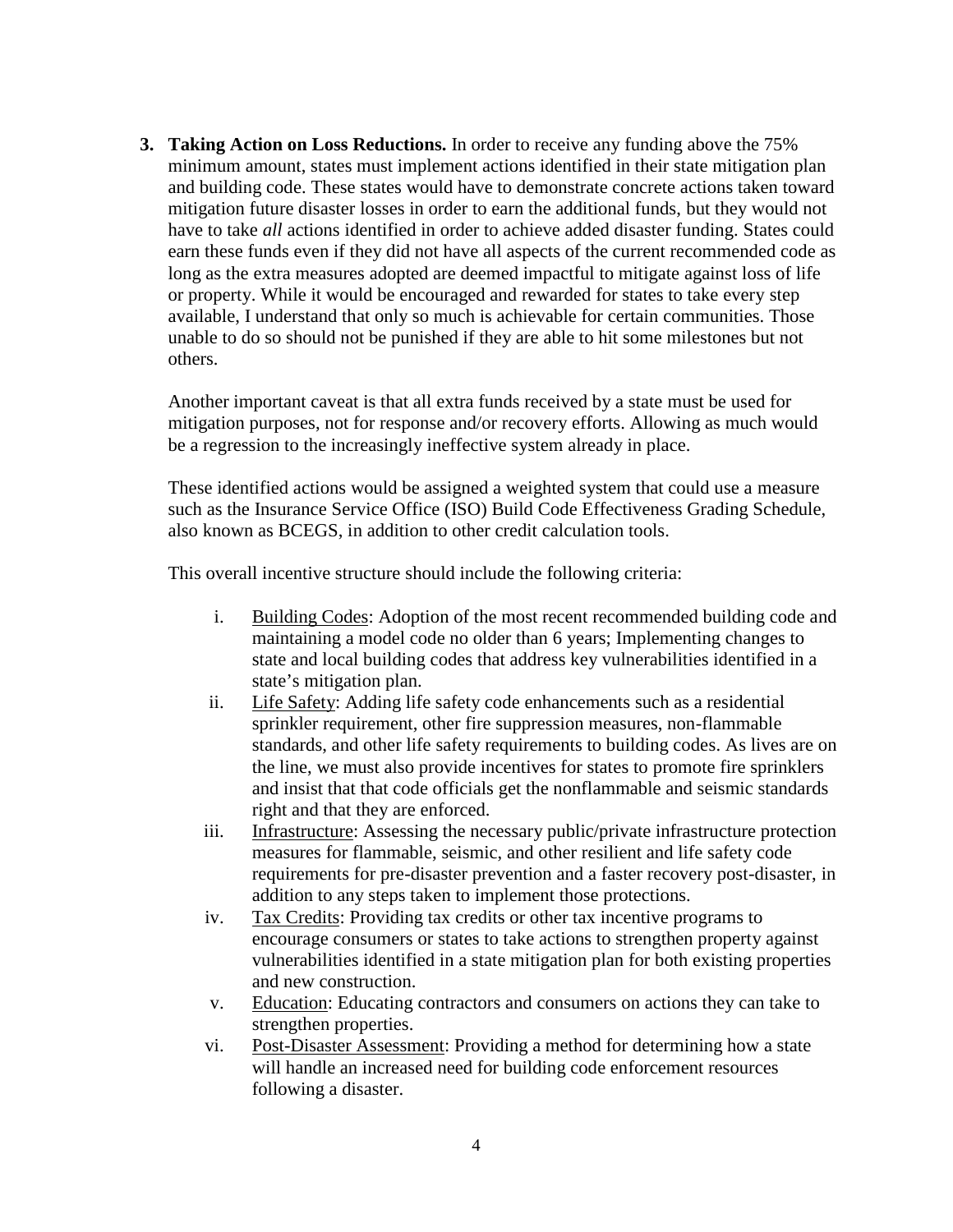- vii. Public Building Insurance: Insurance coverage for public facilities, assets, and infrastructure.
- viii. Building Code Effectiveness Grading Schedule: Local and state participation in the BCEGS standard.
- **4. Focusing on Achieving Significant Impact.** Finally, it will be critical to push for incentives offered to be housed in state mitigation plans and building codes that can achieve a significant impact as scored by BCEGS or a similar system as previously mentioned. This would mean the adoption of the most recent recommended code and maintaining a model code no older than the last six years. It would also mean implementing changes to state and local building codes that address key vulnerabilities identified in a state's mitigation plan.

The passage of the cost share adjustment provision in Disaster Recovery Reform Act is a major accomplishment. The work of this Subcommittee — including that of you, Mr. Chairman — as well as the work of other leaders, such as Chairmen Shuster and Denham, should not be overlooked. However, I urge you to continue your tireless efforts on this issue and apply them toward passing the outstanding provisions in that bill, including the measure that would boost the Pre-Disaster Mitigation Fund by 6% of the money doled out through the Disaster Relief Fund. This would be a true game-changer for the future of our disaster policy approach.

It will take us years to recover from the destruction caused during 2017. Some families and communities affected may never make it all the way back. As the 2018 Atlantic Hurricane Season gets underway, time is of the essence to ensure that we do everything we can in this country to protect ourselves against disasters. How different would the damage caused in recent years look if we had the cost share incentive measure included in the Disaster Recovery Reform Act in place? How different could our future look if additional measures, such as the PDM provision, are implemented? These may be difficult questions to ask, but if recent history is any indication, they are certainly deserving of serious consideration.

I encourage the Committee to pursue reforms to federal disaster spending that put pre-disaster mitigation at the forefront and position FEMA on the edge of the effort to rebuild our infrastructure in a way that is fortified against natural disasters.

Chairman Barletta and Ranking Member Titus, thank you for convening this hearing and raising these important issues. I look forward to answering your questions.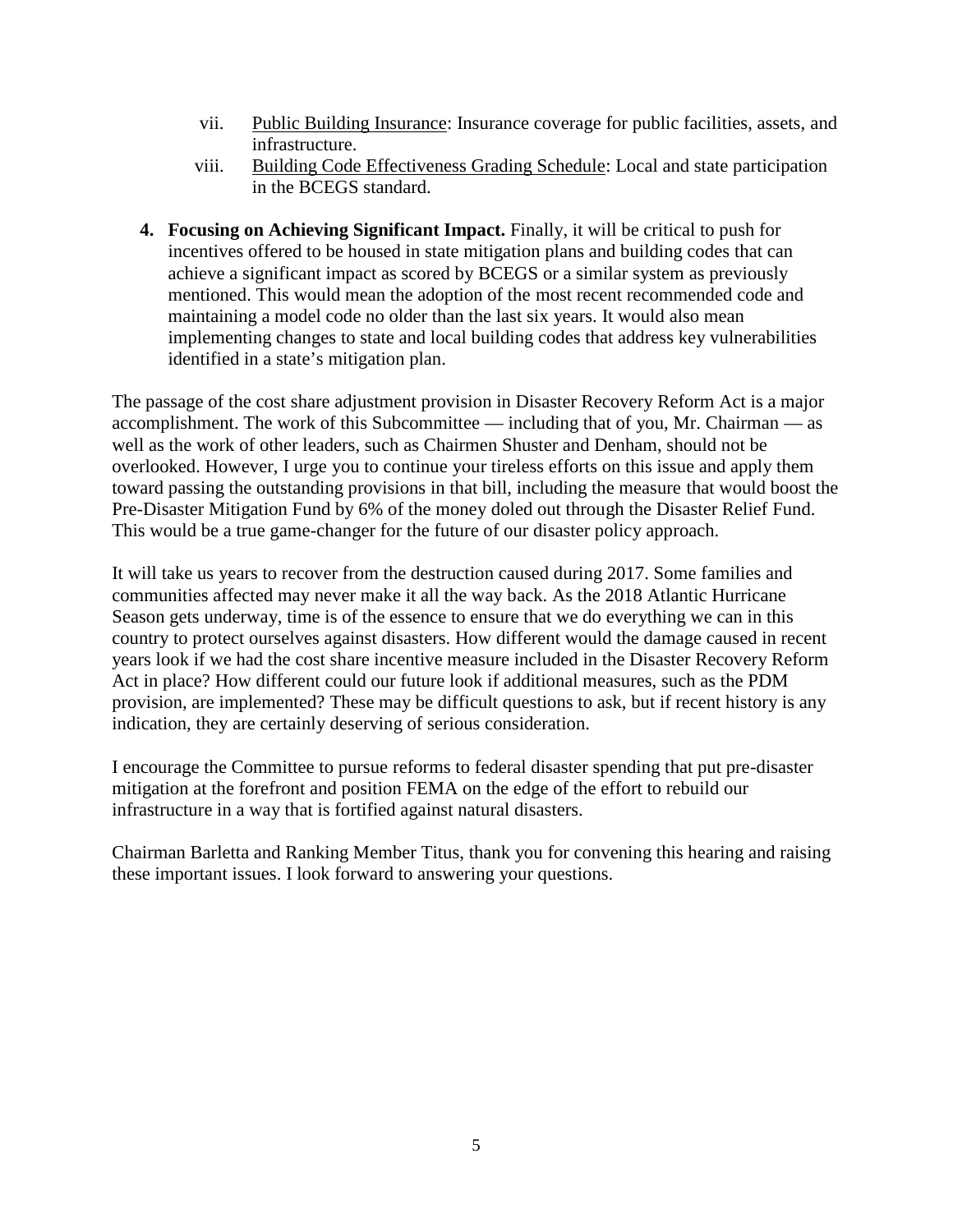### **Appendix: Recommended Criteria for Cost Share Adjustment Provision on behalf of the BuildStrong Coalition**

The following represents the BuildStrong Coalition's suggested criteria in response to the Disaster Recovery Reform Act federal cost share adjustment provision in the Bipartisan Budget Act of 2018 (H.R.1892), which establishes a critical mechanism for the federal government to incentivize states and localities to adopt enhanced mitigation measures.

- **Establishing a Pilot Program.** The cost share incentive should be established as a FEMA pilot program to ensure maximum flexibility and speed of enactment. This program should not be subject to full federal rule making procedures that will delay its deployment. A minimum standard should be established such that, in order to be eligible for enhanced federal cost share, a state must have a statewide building code with an enforcement mechanism. FEMA should develop a score to measure the effectiveness of the code, which states would have to meet at a minimum level. This would exist as a simple "yes" or "no" answer for any consideration of additional funds (i.e. if "yes," then proceed to the next step; if "no," then there will not be any consideration for additional funds). In the future, a "no" answer could lead to a reduction of the 75% baseline share.
- **Requiring a State Mitigation Plan.** A state must have a working mitigation plan that identifies top vulnerabilities and the steps a state must take to reduce these vulnerabilities. Having such a plan would be in the minimum requirement category and one of the previously-mentioned "yes"/"no" answers for consideration of additional funds.
- **Taking Action on Loss Reductions.** In order to receive any funding above the 75% minimum amount, states must implement actions identified in their state mitigation plan and building code. These states would have to demonstrate concrete actions taken toward mitigation future disaster losses in order to earn the additional funds, but they would not have to take *all* actions identified in order to achieve added disaster funding. States could earn these funds even if they did not have all aspects of the current recommended code as long as the extra measures adopted are deemed impactful to mitigate against loss of life or property. All extra funds received by a state must be used for mitigation purposes, not for response and/or recovery efforts. These identified actions would be assigned a weighted system that could use a measure such as the Insurance Service Office (ISO) Build Code Effectiveness Grading Schedule, also known as BCEGS, in addition to other credit calculation tools.

This overall incentive structure should include the following criteria:

- o Building Codes: Adoption of the most recent recommended building code and maintaining a model code no older than 6 years; Implementing changes to state and local building codes that address key vulnerabilities identified in a state's mitigation plan.
- o Life Safety: Adding life safety code enhancements such as a residential sprinkler requirement, other fire suppression measures, non-flammable standards, and other life safety requirements to building codes.